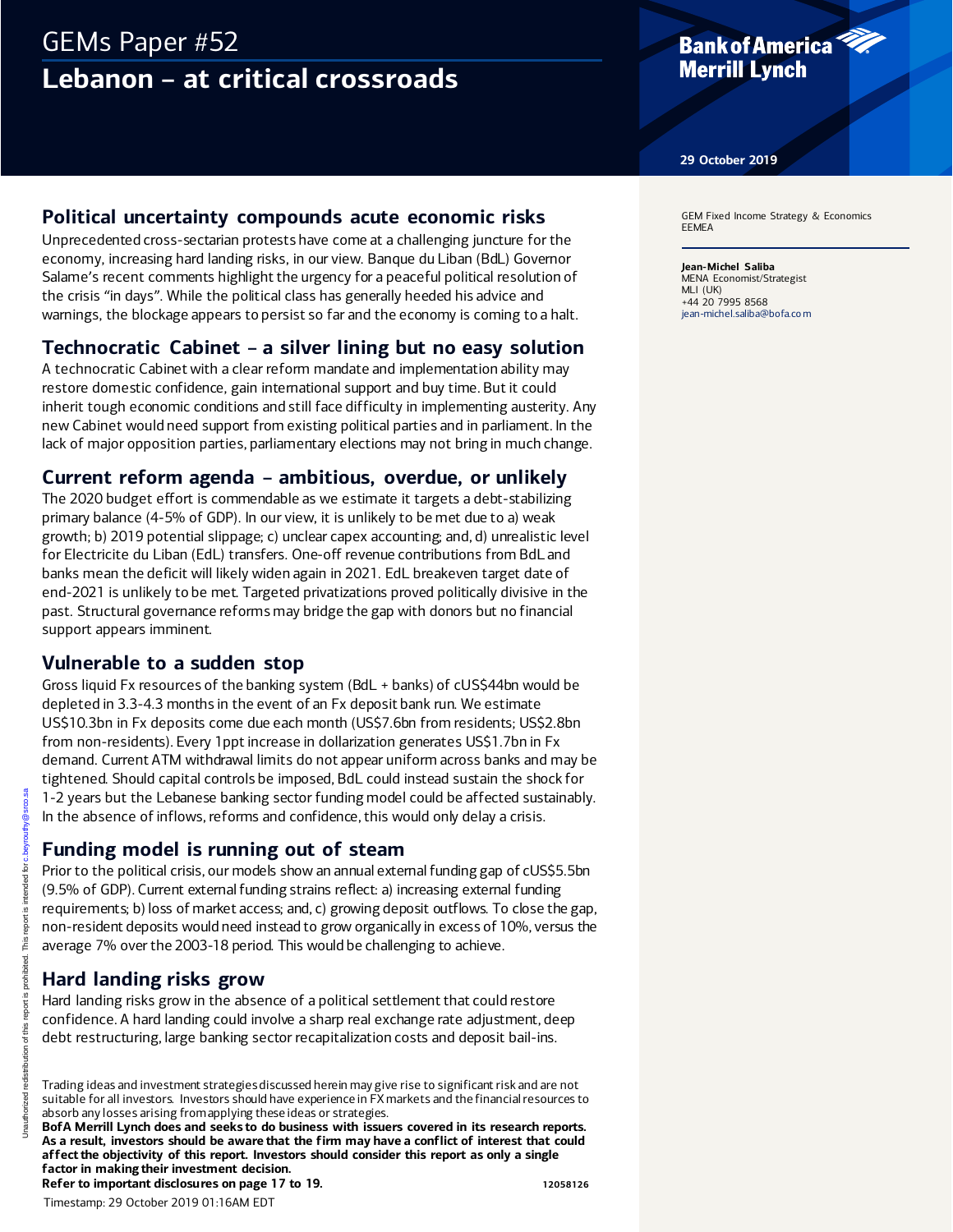# **Contents**

| Political reset increases uncertainty    |    |
|------------------------------------------|----|
| Reforms – ambitious, overdue or unlikely | 4  |
| BdL to maintain tight monetary control   | 10 |
| A narrow room for soft landing           | 15 |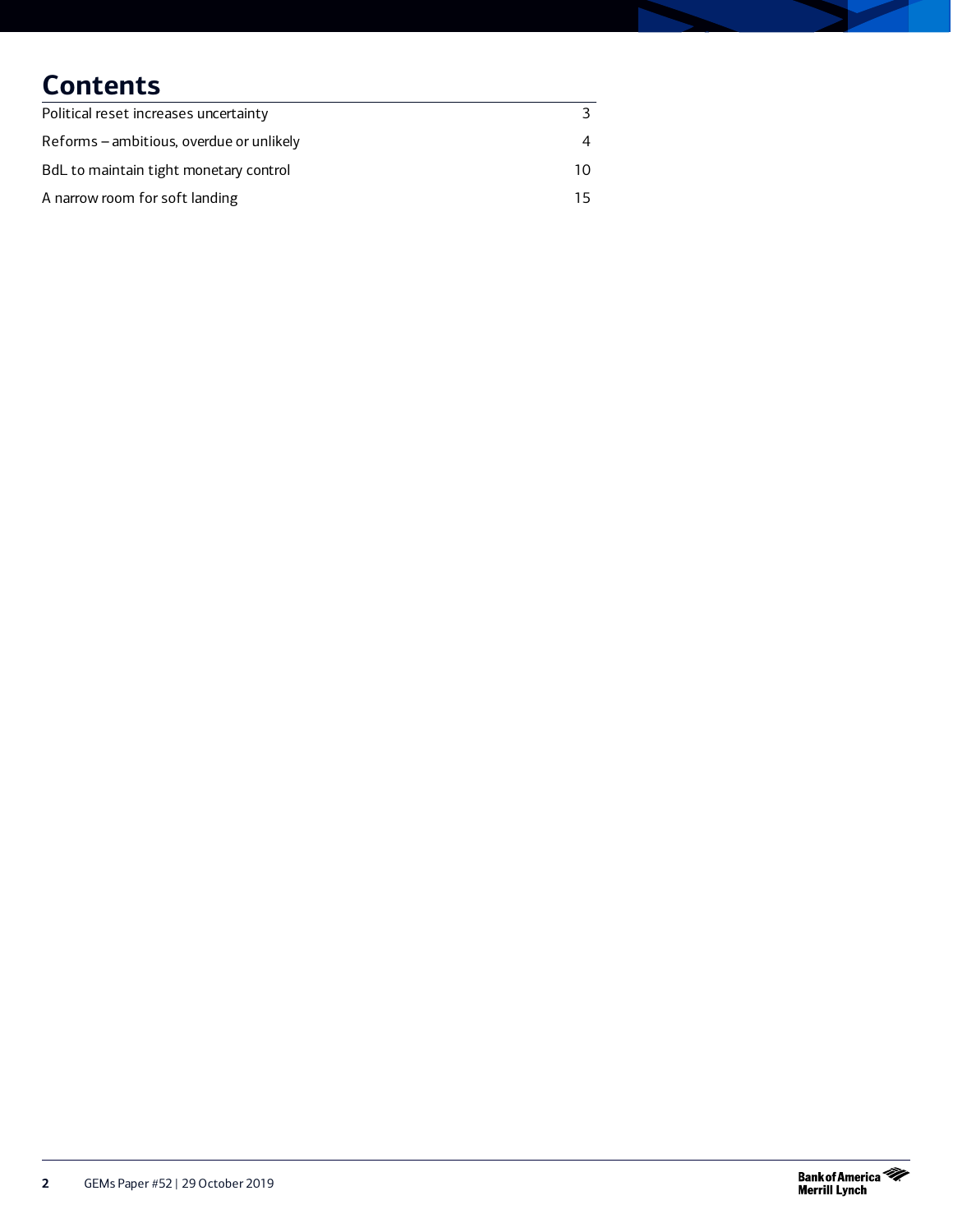# <span id="page-2-0"></span>**Political reset increases uncertainty**

Ongoing unprecedented cross-sectarian street protests keep political outcomes uncertain and make economic manoeuvring more challenging. Protests also highlight the difficulty to implement fiscal austerity.

### **Government attempting to weather the storm**

Factions in the government appear to be resisting for now protestors' demands, setting up a continued standoff. These demands include resignation of the current Cabinet and the setup of a technocratic Cabinet that would oversee electoral law change and early parliamentary elections. Our interpretation of protestors' demands and slogans is that the protestors feel that the current political class has no moral authority to impose austerity on the population. Protestors' response to PM Hariri's measures could be highlighting the erosion of the political capital of the current Administration.

PM Hariri has secured support from most political parties for his announced reform plan, but 4 ministers from PM Hariri's Christian allies resigned. Continued street pressure could push the two centrist PSP Cabinet ministers to resign. However, a third of the 30 member Cabinet or the PM needs to walk out for the Cabinet to be considered resigned. Most political parties are represented in the current Cabinet and thus may have a vested interest in maintaining it. A Cabinet reshuffle through constitutional means may be in the cards, as implied by recent pronouncements. Hezbollah opposed Cabinet resignation. Premature Cabinet resignation may add to the uncertainty. Army neutrality is key.

### **Technocratic Cabinet could face its own set of challenges**

Any new Cabinet would need support from existing political parties and parliament. Given a lack of major opposition parties, parliamentary elections may not bring much change. With a disciplined and mobilized base, the pro-Iran March 8 Alliance could make further political gains and weaken prospects for international support.

There is a potential silver lining. Street pressure may increase sufficiently to impose urgency on the political class to allow a technocratic Cabinet to be formed with a clear reformist mandate. It is unclear if PM Hariri would lead the Cabinet. The key objective would be to restore domestic and depositor confidence, and instil credibility to reforms.

Still, a potential technocratic Cabinet could inherit a much weaker economy with poor depositor confidence. It would need to rapidly reduce sovereign financing needs to a level commensurate with diminished financing sources, and restore domestic confidence. Austerity may still not be acceptable to the broader population, although it could be planned in a less regressive manner and accompanied with high-profile anticorruption efforts.

Any international or multilateral support would be predicated on reform credentials, in our view. PM Hariri had been scheduled to visit Riyadh at month-end. We understand from recen[t meetings](https://rsch.baml.com/r?q=zWz!4gpAvNN3zFUylJdZ3w&e=jean-michel.saliba%40bofa.com&h=JgtjgQ) that GCC financial support is unlikely near-term. GCC support of a new Cabinet likely depends on reforms and domestic political orientations.

While an economic reset could impose high costs on the population and thus not be a voluntary policy option at this stage, a new technocratic non-affiliated Cabinet may be able to blame the previous administration for mismanagement and a hard landing. This would also carry important future political ramifications.

### **Economy likely coming to a halt**

Current conditions, if prolonged, may represent an unsustainable halt of the economy. A number of basic social services are not being undertaken and a bank holiday is currently in place. ATMs are being supplied, according to the Association of Banks in Lebanon (ABL). Some importers of essential goods warned against shortages due to roadblocks and difficulty accessing hard currency. We would assume imports are currently likely severely hampered, pushing the economy into recession.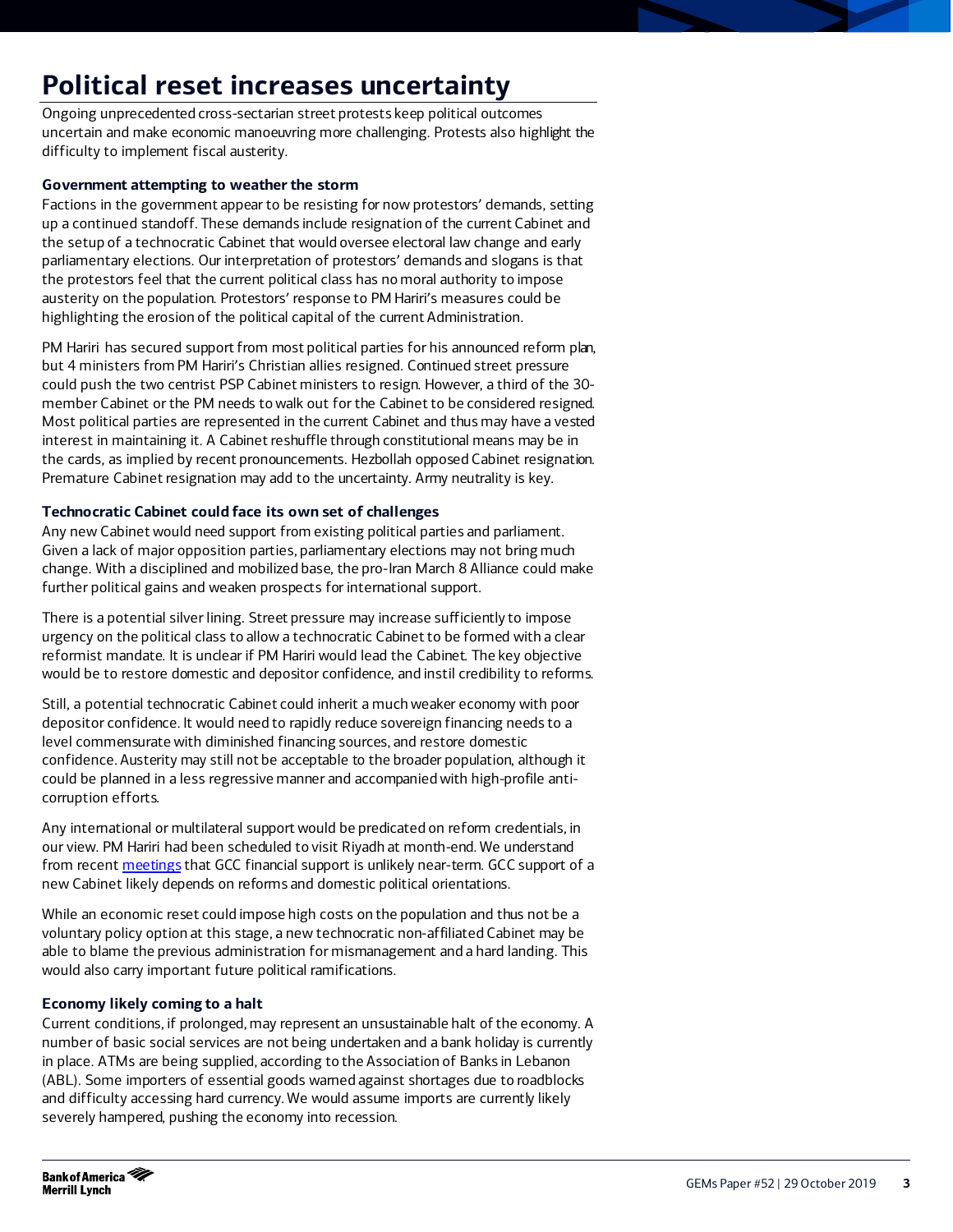# <span id="page-3-0"></span>**Reforms – ambitious, overdue or unlikely**

### **PM Hariri gains leverage within Cabinet**

The reforms and the 2020 budget announced by PM Hariri in response to protests suggest he has gained leverage versus his coalition partners. A number of reforms, particularly in relation to CEDRE requirements, may have faced opposition from coalition partners previously. As such, PM Hariri's reform list may suggest a potential improvement on reform execution compared to the situation prior to the protests. Still, the pro-Iran March 8 Alliance remains the dominant force.

#### **Ambitious but overdue structural reform agenda**

PM Hariri has set an ambitious legislative agenda for laws related to structural governance reforms. These include the setup of various regulatory bodies and of an anti-corruption authority, as well as laws on public procurement, competition, progressive taxation and oil sector transparency. The implementation of some of these reforms would support CEDRE disbursement. However, political developments are likely to also be monitored by donors.

We understand that a draft law on the recuperation of stolen public funds is being circulated in government circles. The Judges' Club submitted a request earlier in the week to the Special Investigation Commission (SIC) to lift banking secrecy and temporarily freeze all bank accounts with amounts larger than US\$0.5bn for all politicians, officials and affiliated persons to allow investigations on the funds' sources.

#### **Privatizations considered over the medium-term**

Authorities plan to study a number of privatizations, although none of them appears imminent and some proved politically divisive in the past. The telecom sector privatization is likely the one that could be executed on the fastest timescale, although we note that its planned privatization more than a decade ago was not completed. Privatization of the telecom sector would deprive the budget from annual revenues of cUS\$1.1bn (1.9% of GDP). Other entities (Casino du Liban and Port of Beirut) contribute a much smaller amount (0.3% of GDP). Successful privatizations would nevertheless reduce operational and wage costs on the budget. Total budget transfers to cover wage costs at public institutions stood at US\$0.3bn (0.6% of GDP in 2018).

| Table 1: Selected budget lines related to announced reforms                           |             |     |                 |
|---------------------------------------------------------------------------------------|-------------|-----|-----------------|
| 2018                                                                                  | <b>LLbn</b> |     | US\$bn % of GDP |
| Selected income from public institutions and government properties (non-tax revenues) |             |     |                 |
| Rev enues from Casino Du Liban                                                        | 135         | 0.1 | 0.2             |
| Revenues from Port of Beirut                                                          | 110         | 0.1 | 0.1             |
| Transfer from the Telecom Surplus                                                     | 1.614       | 1.1 | 1.9             |
| Domestictax transfers from Tobacco Regie                                              | 131         | 0.1 | 0.2             |
| <b>Transfers to Public Institutions to Cover Salaries</b>                             | 495         | 0.3 | 0.6             |
| % of total personnel cost in the budget                                               | 5.1         |     |                 |
| Capital expenditures - construction in progress                                       |             |     |                 |
| Displaced Fund                                                                        | 10          | 0.0 | 0.0             |
| Council of the South                                                                  | 57          | 0.0 | 0.1             |
| Council for Dev elopment and Reconstruction (CDR)                                     | 463         | 0.3 | 0.5             |
| % of three Councils/Fund in total capital expenditures                                | 38.4        |     |                 |

Source: MoF, BofA Merrill Lynch Global Research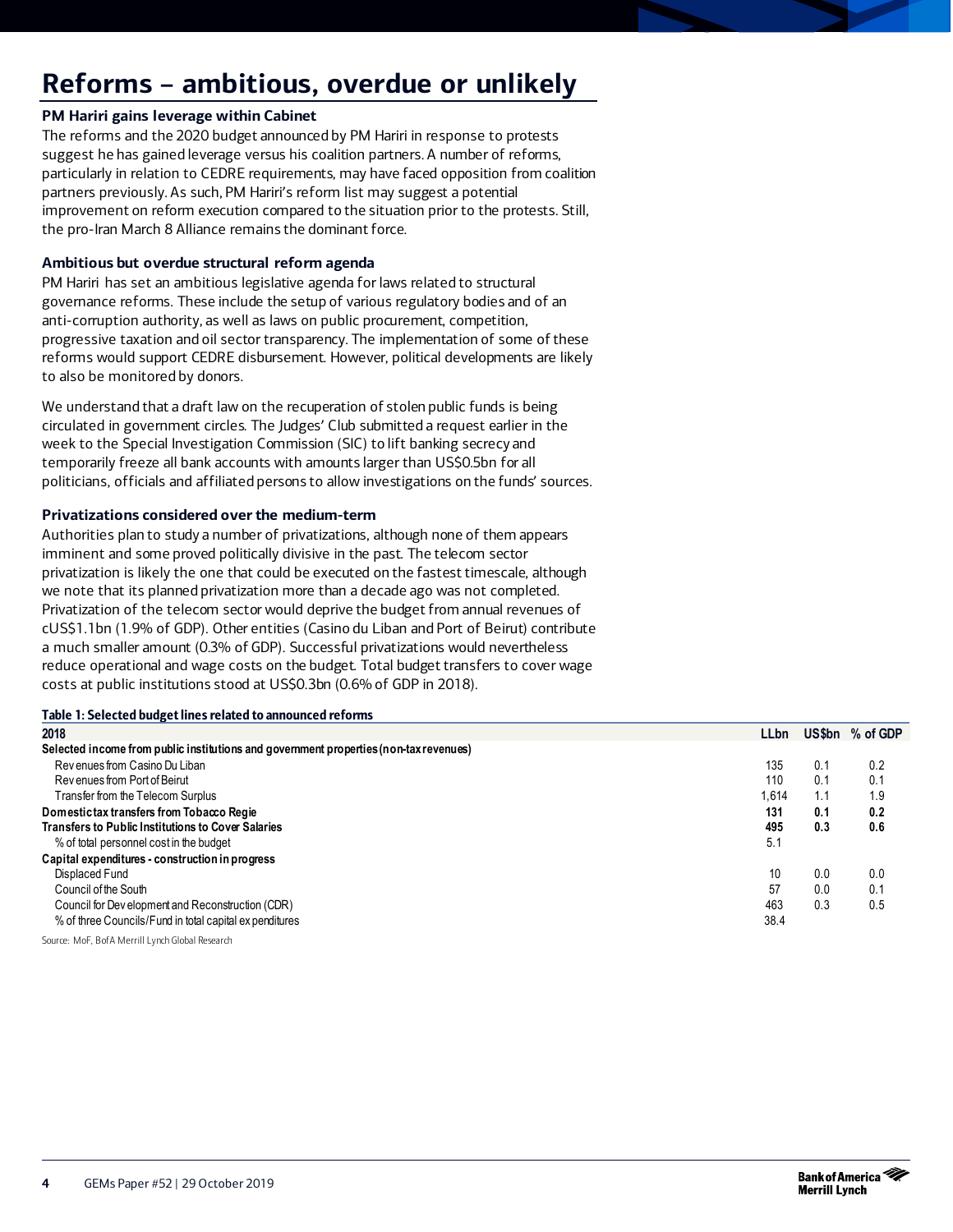### Table 2: Reform program announced by PM Hariri

|                                                                                                             |            | LLtrn US\$bn GDP | $%$ of     | <b>Notes</b>                                                |
|-------------------------------------------------------------------------------------------------------------|------------|------------------|------------|-------------------------------------------------------------|
| Fiscal measures for 2020                                                                                    |            |                  |            |                                                             |
| Targeted 2020 budget deficit<br>Banque du Liban (BdL) one-off waiver of interest income                     | 0.6<br>4.5 | 0.4<br>3.0       | 0.6<br>5.1 |                                                             |
| One-off 2% tax on bank profits                                                                              | 0.6        | 0.4              | 0.7        |                                                             |
| Cap on Electricite du Liban (EdL) transfers                                                                 | 1.5        | 1.0              | 1.7        |                                                             |
| 50% cut to salaries and indemnities of current and former Ministers. MPs and Presidents                     |            |                  |            |                                                             |
| 70% reduction to budgets of Council for Reconstruction and Development, South Council, Displaced Fund       | 0.9        | 0.6              | 1.0        |                                                             |
| Merging of some ministries and institutions                                                                 |            |                  |            | Recommendations by end-November 2019                        |
| Moving capex off-budget                                                                                     | 1.4        | 0.9              | 1.6        |                                                             |
| Surplus of government institutions to be transferred to the MoF                                             |            |                  |            |                                                             |
| Review of real estate holdings and rents paid by the government                                             |            |                  |            |                                                             |
| Subsidy for exporters                                                                                       |            |                  |            |                                                             |
| Commitment not to impose other tax es in 2020                                                               |            |                  |            |                                                             |
| Commitment to repay ing all eurobond maturities for 2020<br>Freeze on public sector salaries                |            |                  |            |                                                             |
|                                                                                                             |            |                  |            |                                                             |
| <b>Electricity sector reform</b>                                                                            |            |                  |            |                                                             |
| Increase in electricity production to 24/7 by 2H20                                                          |            |                  |            |                                                             |
| Reduction to 0 of EdL transfers by end-2021                                                                 |            |                  |            |                                                             |
| Finalize bids offered to build Floating Storage Regasification Units                                        |            |                  |            |                                                             |
| Expediting deadline for bid submission                                                                      |            |                  |            | By 15 January 2020                                          |
| Expediting deadline for contract signature                                                                  |            |                  |            | By 22 February 2020                                         |
|                                                                                                             |            |                  |            |                                                             |
| Governance reform                                                                                           |            |                  |            |                                                             |
| Creation of regulatory bodies for the electricity, telecom, civil aviation and stock exchange               |            |                  |            | By 15 November 2019                                         |
| Creation of anti-corruption body                                                                            |            |                  |            | By year-end                                                 |
| Drafting law on recuperation of stolen public funds                                                         |            |                  |            | By year-end                                                 |
| Ratifying law on settling illicit maritime construction                                                     |            |                  |            | By year-end                                                 |
| Reducing tax evasion and smuggling by installing scanners on border gates                                   |            |                  |            |                                                             |
| Unification of public tenders of medicine<br>Passing application decrees of existing laws in various areas  |            |                  |            |                                                             |
|                                                                                                             |            |                  |            | Includes oil sector transparency law                        |
| Capital Investment Program (CIP) and other investments                                                      |            |                  |            |                                                             |
| Approv al of first phase of projects                                                                        |            |                  |            | By 7 Nov ember 2019                                         |
| Launch previously approved investment projects                                                              | 3.9        | 2.6              | 4.4        |                                                             |
|                                                                                                             |            |                  |            |                                                             |
| <b>CEDRE</b> reforms                                                                                        |            |                  |            | By mid-2020                                                 |
| Ratification of law s required by donors (including Public Procurement, Competition, Progressive Taxation)  |            |                  |            |                                                             |
| <b>Privatizations</b>                                                                                       |            |                  |            |                                                             |
| Telecom sector                                                                                              |            |                  |            | HCPP and external consultant to draw bid specifications     |
| Beirut Stock Ex change, Middle East Airlines, Casino du Liban                                               |            |                  |            | Recommendations by year-end                                 |
| Intra, Beirut Port, Tobacco Company                                                                         |            |                  |            | Recommendations by year-end                                 |
| Tele Liban, National Agency Information                                                                     |            |                  |            | After cancellation of Information Ministry by November 2019 |
|                                                                                                             |            |                  |            |                                                             |
| Social measures                                                                                             |            |                  |            |                                                             |
| Increase in subsidized housing loans (financed by a soft loan from the Arab Fund for Economic & Social      | 0.2        | 0.2              | 0.3        |                                                             |
| Dev elopment)                                                                                               |            |                  |            |                                                             |
| Increase in beneficiaries of poverty alleviation program (financed through a US\$0.1bn 30-year 1% soft loan | 0.0        | 0.0              | 0.0        |                                                             |
| from the World Bank)                                                                                        |            |                  |            |                                                             |
| Source: Bloomberg, press reports, BofA Merrill Lynch Global Research                                        |            |                  |            |                                                             |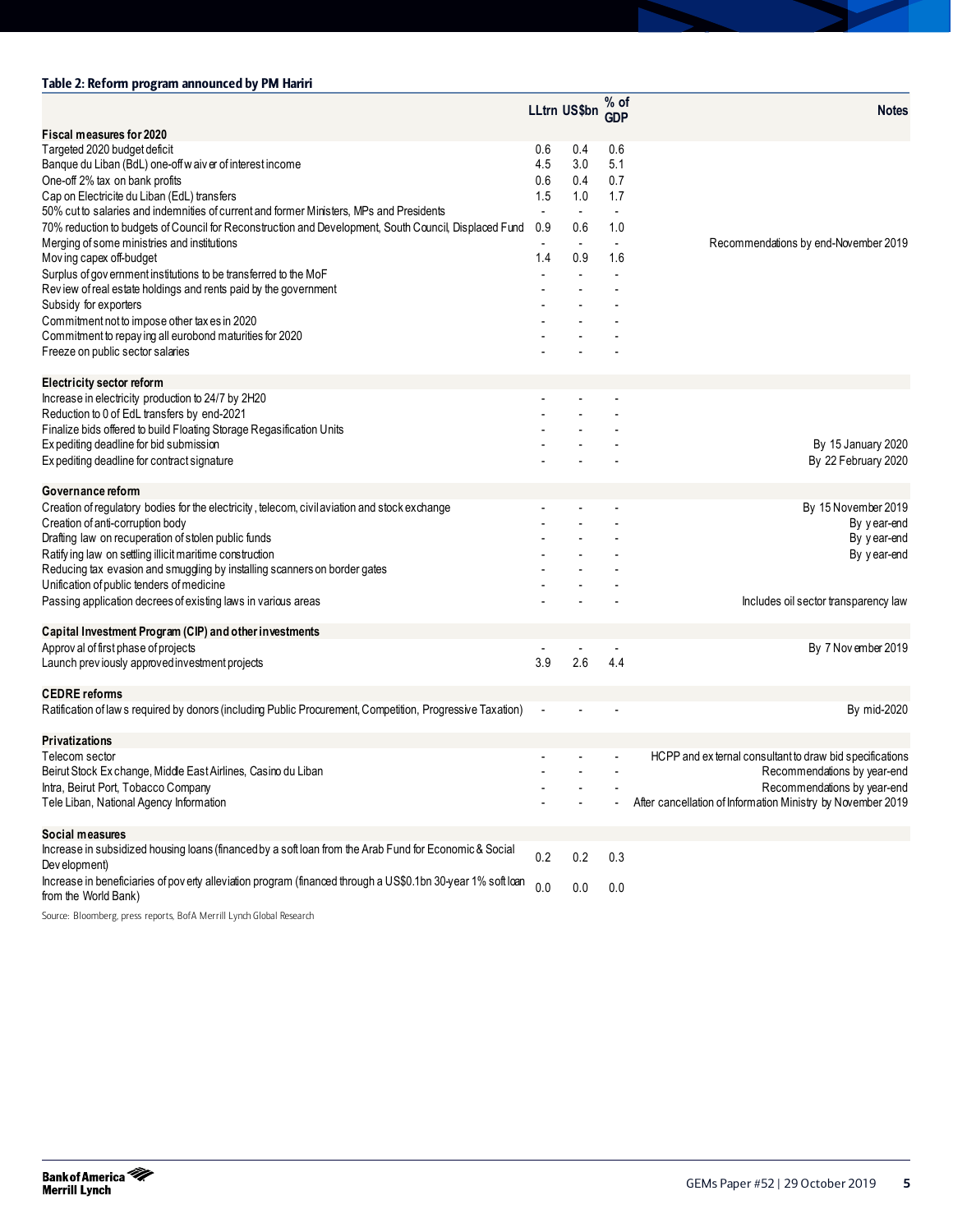### **Ambitious 2020 budget targets debt stabilization**

The 2020 budget, on paper, is consistent with central government debt stabilization. Our estimate of the targeted level of primary surplus in the revised 2020 budget is consistent with estimates of the medium-term debt-stabilizing primary balance (4-5% of GDP). PM Hariri announced the Cabinet approved the 2020 budget with a revised headline fiscal balance target of -0.6% of GDP. This compares to an earlier draft of - 7.4% of GDP (-US\$4.4bn). The revised primary balance is targeted at 4.6% of GDP (US\$2.7bn), from 2.9% of GDP (US\$1.7bn) in the original draft. This is an additional primary fiscal balance adjustment effort of 1.7ppt of GDP. Fiscal consolidation, if realized, is likely to slow down economic activity and could keep social tensions high.

#### **2020 budget target unlikely to be met**

The 2020 budget effort is commendable, in our view. The target is nevertheless unlikely to be met due to a) weak growth or recession caused by ongoing protests and the impact of planned fiscal consolidation; b) the full year 2019 outturn, as the base may be impacted by potential clearance of arrears; c) unclear accounting treatment of capital expenditures; and, d) unrealistic budgeted level for EdL transfers. Furthermore, BdL and banking sector contributions to the 2020 budget are pencilled in for now as one-off exceptional items.

#### **Unclear treatment of capital expenditures in the budget**

Moving capital expenditures off-budget could be an accounting treatment embellishing the central government fiscal accounts. Authorities have suggested that, going forward, capital expenditures would be financed off-budget by concessional long-term loans rather than more expensive market financing. It is unclear if such financing is lined up for 2020, and, hence, the lack of any capital expenditures in 2020 would generate savings of US\$0.9bn (1.6% of GDP) to the budget. This contractionary impulse may further weaken real GDP growth, possibly exacerbating social pressures.

The planned 70% cut in the 2020 budget to the appropriations of the Council for Development and Reconstruction (CDR), the Council of the South, and the Displaced Fund could generate savings of US\$0.6bn (1.0% of GDP), according to authorities. However, this envelop could represent double-counting with the overall capex reductions since these institutions accounted for c40% (US\$0.4bn; 0.6% of GDP) of total capital expenditures in 2018.

#### **Budgeted EdL transfers appropriation likely to be breached**

In the absence of EdL tariff hikes, the targeted EdL transfers cap is unlikely to be met, and a supplemental budget is likely to be approved to prevent increased power outages in 2H20, in our view. The 2020 budget targets capping the Electricite du Liban (EdL) transfers to US\$1bn (1.7% of GDP), from US\$1.8bn (3.2% of GDP) in 2018 and US\$1.7bn (2.9% of GDP) budgeted for 2019. We hav[e highlighted](https://rsch.baml.com/r?q=zWz!4gpAvNN3zFUylJdZ3w&e=jean-michel.saliba%40bofa.com&h=JgtjgQ) that, while the EdL reform plan is progressing towards execution, tariff increases are unlikely before end-2020 at the earliest, in our view. A targeted tariff increase in early 2020, as per earlier donor demands, is unlikely.

The announced reform plan target deadline dates for submission of bid proposals (15 January 2020) and for contract signing date (22 February 2020) appear tight, and would require immediate release of tender documents. Likewise, the targeted increase in electricity production capacity (by 2H20) appears tight. The EdL reform plan originally envisaged the temporary production capacity satisfaction date to be 2 months after the contract signing date, and the latest temporary production capacity commercial operation date to be no later than 12 months after the contact signing date.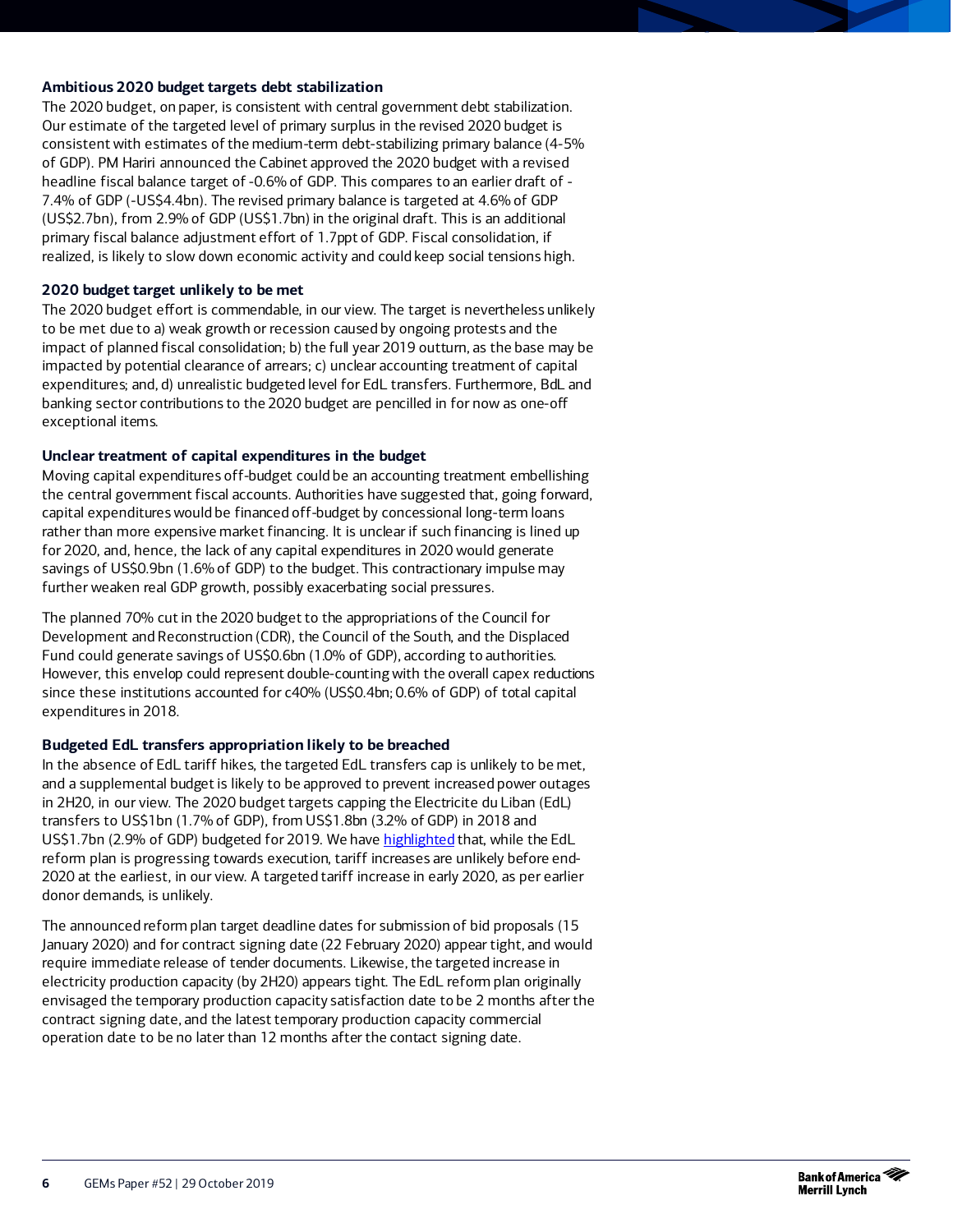The planned finalization of the bids offered to build Floating Storage Regasification Units (FSRUs) is important to meet the objective to supply all existing power plants by 2021. Possible delays could likely make 2022 a more achievable objective. Gasification of the sector would support a narrowing in the current account deficit as current fuel imports for power generation consist of more expensive diesel and fuel oil.

### **EdL breakeven target date of end-2021 is unlikely to be met**

The reform plan's expedited objective to reduce EdL transfers to 0 by end-2021 (instead of end-2022) appears challenging to meet. This would be due to a) possible technical delays in implementation; b) ambitious targets for reduction of technical and non-technical losses versus cross-country experiences; and, c) the likely need to increase tariffs to levels above current plans.

Recall that the reform plan pencils in the launch of new tenders for long-term power purchase agreements. The bidders would have to propose both a short-term solution to increase power supply in the short-term prior to EdL tariffs increase and up until 2025, alongside a long-term solution to increase supply by building three new power stations by 2023- 24. The plan would also include solar and wind power supply PPP projects, and, in a second phase, rehabilitation of existing power plants.

The plan pencils in improvement in bill collection (with a government targeted eventual recovery of US\$2bn in unpaid bills) and installation of smart counters from 2019. This would help gradually reduce non-technical losses (c21% of total EdL production). A planned modernization and extension of the transport and distribution network would reduce technical losses (c17% of total EdL production).

We understand current plans are to bring EdL average tariffs to 14.4c/kWh once 24/7 production capacity is installed. The average EdL tariff is currently 9.5c/kWh while the cost of generation for EdL is around 16c/kWh prior to technical/non-technical losses and EdL operating and capex costs. For the hours where EdL power is interrupted and private generators are used, the cost is around 22c/kWh and can be as high as 30c/kWh. The IMF estimates the EdL breakeven tariff to be 23c/kWh after covering production and distribution costs as well as the current level of technical and non-technical losses. Including capital expenditures would currently bring EdL breakeven tariff to 28c/kWh, according to the IMF.

Under the IMF assumptions of a reduction to total losses to 20% of production by 2025, 24/7 production capacity by end-2020 and gasification in 2022, EdL transfers would be reduced to 0.4% of GDP by 2025. Reduced losses in 2019-2020 would occur through better collection and reduced losses. The bulk of the drop in EdL transfers would take place over 2021-2022, where transfers could drop to 1.5% and 0.8% of GDP respectively, due to to tariff hikes and gasification. In this scenario, the IMF estimates tariffs would need to increase to 16.2c/kWh to fully eliminate EdL transfers by 2025.

#### **BdL scheme could increase strains in balance sheet**

Banque du Liban (BdL) one-off waiver of interest income is likely to help decrease government interest payments in the 2020 budget at the cost of lowering BdL's net interest income. Authorities have suggested the BdL would reverse US\$3bn of coupon payments received from the MoF back to the MoF in 2020. Our calculations based on our estimates of BdL holdings of domestic debt suggest fiscal savings of US\$1.8bn, and US\$2.1bn if the scheme extended to Eurobond coupons.

If our calculations are correct, the shortfall may imply further measures to meet the budgeted fiscal savings. The BdL-MoF scheme could thus in addition include a transfer of the upward revaluation of gold reserves (unrealized capital gains) to the MoF to retire debt and decrease debt service, as per authorities' suggestions. However, it is unclear to us whether this would be feasible. BdL holds 9.2mn troy ounces of gold, with a reported national valuation of US\$14.1bn as of August 2019. This suggests a national gold valuation close to the gold spot price of US\$1,500/troy ounce, and not much room for upward mark-to-market revaluation.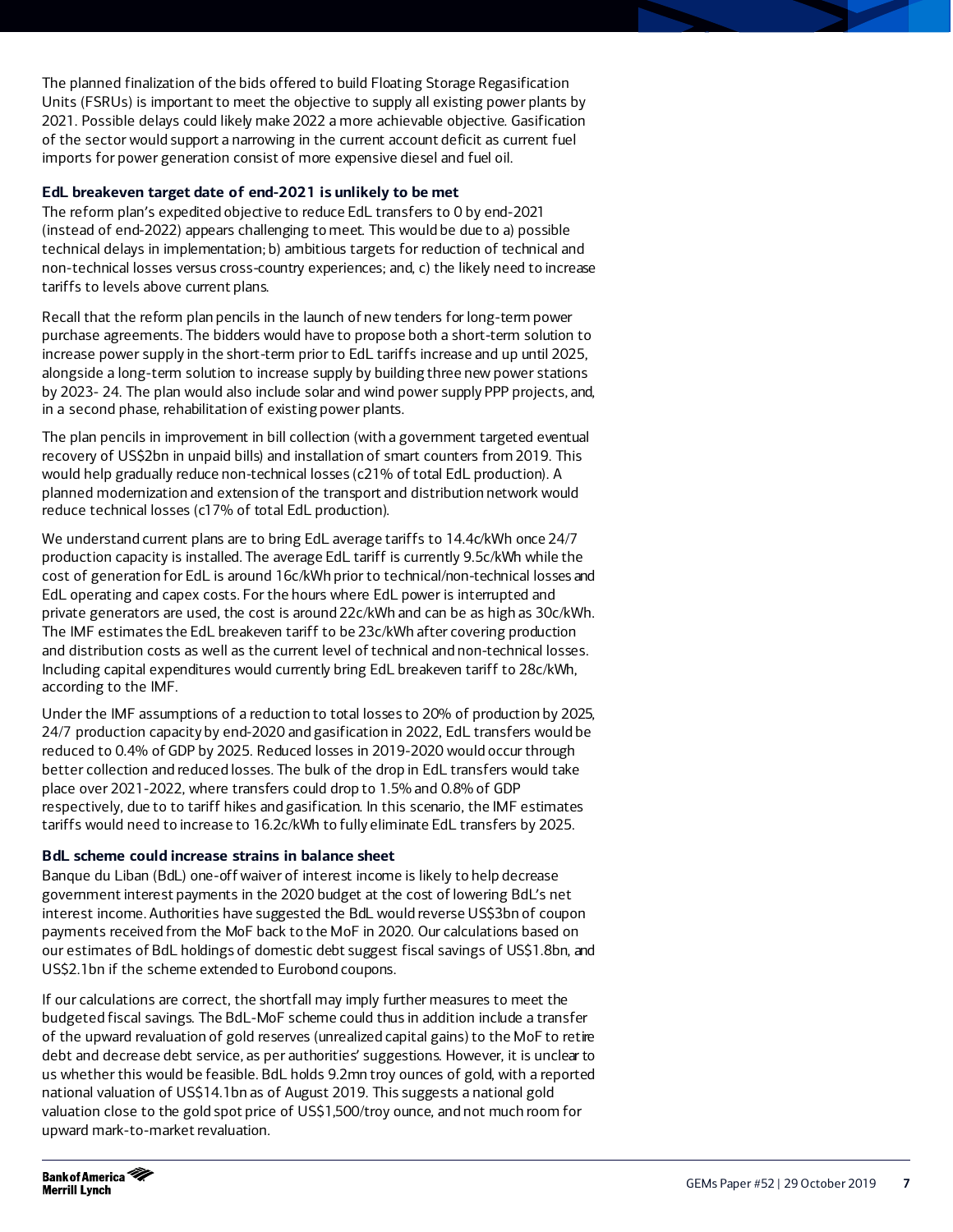### **Mechanism of the one-off tax on banks somewhat unclear**

The 2020 budget includes a 2% one-off tax on bank profits. The IMF suggests banking sector net income was flat at US\$2.2bn in 2018, so a 2% tax is unlikely to yield the US\$0.4bn in proceeds pencilled in the budget. Authorities suggested they would work on the mechanism of the tax with the BdL and presumably banks to reach the desired budgetary outcome. Hence, the tax rate or the measure may be revised accordingly.

#### Table 3: BdL holdings of domestic T-bills and T-bonds

| <b>Placement</b>                                   |      | Size (LLtrn) Size (US\$bn) | Interest rate $(\%)$ | <b>Issuance</b> | Duration (years) | <b>Maturity</b> |
|----------------------------------------------------|------|----------------------------|----------------------|-----------------|------------------|-----------------|
| Priv ate                                           | 1.5  | 1.0                        | 1.0                  | 30-Nov-17       | 2.0              | 30-Nov-19       |
| Priv ate                                           | 1.5  | 1.0                        | 1.0                  | 01-Dec-17       | 3.0              | 30-Nov-20       |
| Priv ate                                           | 2.0  | 1.3                        | 1.0                  | 14-Jun-18       | 3.0              | 13-Jun-21       |
| Priv ate                                           | 2.0  | 1.3                        | 1.0                  | 3Q18            | 5.0              | 3Q23            |
| Priv ate                                           | 2.0  | 1.3                        | 1.0                  | 3Q18            | 7.0              | 3Q25            |
| Priv ate                                           | 2.3  | 1.5                        | 1.0                  | 4Q18            | 10.0             | 4Q28            |
| Auction                                            | 31.9 | 21.3                       | 8.3                  |                 | 4.1              |                 |
| <b>Total</b>                                       | 43.1 | 28.8                       | 6.4                  |                 | 4.4              |                 |
| <b>BdL coupons on domestic T-bills and T-bonds</b> | 2.8  | 1.8                        |                      |                 |                  |                 |

Source: MoF, BofA Merrill Lynch Global Research

#### **2019 fiscal deficit narrows, but performance masked by arrears**

7m19 budget trends show considerable fiscal tightening versus 2018 outturns. Recall that major fiscal slippage left the fiscal balance at -US\$6.3bn (-11.1% of GDP) and the primary balance at -US\$0.6bn (-1.1% of GDP) in 2018. 7m19 annualized fiscal data would bring the fiscal balance to -US\$4.2bn (-7.2% of GDP) and the primary balance to US\$1.0bn (1.7% of GDP) for the full year 2019. This is due to expenditure restraint, despite weak revenue performance, as well as the likely accumulation of arrears. This combination is consistent with real GDP growth of close to 0% this year, according to government pronouncements.

The 2019 fiscal data also benefited from interest savings due to the repayment of two Eurobonds this year thanks to the BdL, and the issuance of a 0% interest US\$1.15bn BdL bridge loan (not included in the central government debt stock). The latter saving could be temporary if BdL replaces the bridge loan by Eurobonds in a future BdL-MoF transaction. It is unclear if BdL may waive coupon payments for 2020 as possibly called for in the revised 2020 budget.

The 7m19 figures do not reflect the impact of the 2019 budget. We hav[e highlighted](https://rsch.baml.com/r?q=Us9xQtZkjjQYgf2khLIKnQ&e=jean-michel.saliba%40baml.com&h=MrlpdQ) the budget passage has room to deliver fiscal adjustment of 1ppt of GDP in 2H19, but some of the gains may be used to clear arrears.

#### **CEDRE donor support is unlikely near-term**

Multilateral support is likely to continue to be predicated on reform credentials given the possible large scale of the funding required to restore confidence, in our view. The Paris visit of PM Hariri with French President Macron has resulted in the setup of the follow-up mechanism for CEDRE. A high-level strategic meeting at the ministerial level was targeted for November, but is likely to be delayed by current political events. While the implementation of the reforms pledged by PM Hariri would support progress with CEDRE donors discussions, we would expect donors to remain on the sidelines until the political situation becomes clearer.

A high-level Lebanese-Saudi committee was to meet in October to sign 19 agreements and PM Hariri to visit Riyadh at month-end. We did not get the sense from our *trip* that a substantial infusion of financial aid is in the offing near-term.

#### **CEDRE pledges meant to cover domestic investment program**

Donor project financing disbursements could provide a growth offset to the impact on contractionary fiscal policy, but net Fx inflows are likely to be small. The World Bank assesses that most CIP electricity projects could attract FDI (alongside smaller sectors such as solid waste and culture), which could thus limit FDI potential to cUS\$5bn. Furthermore, the largest CIP sector projects (electricity, waste/wastewater, and transport) appear to be import-intensive, which is likely to limit net Fx inflows.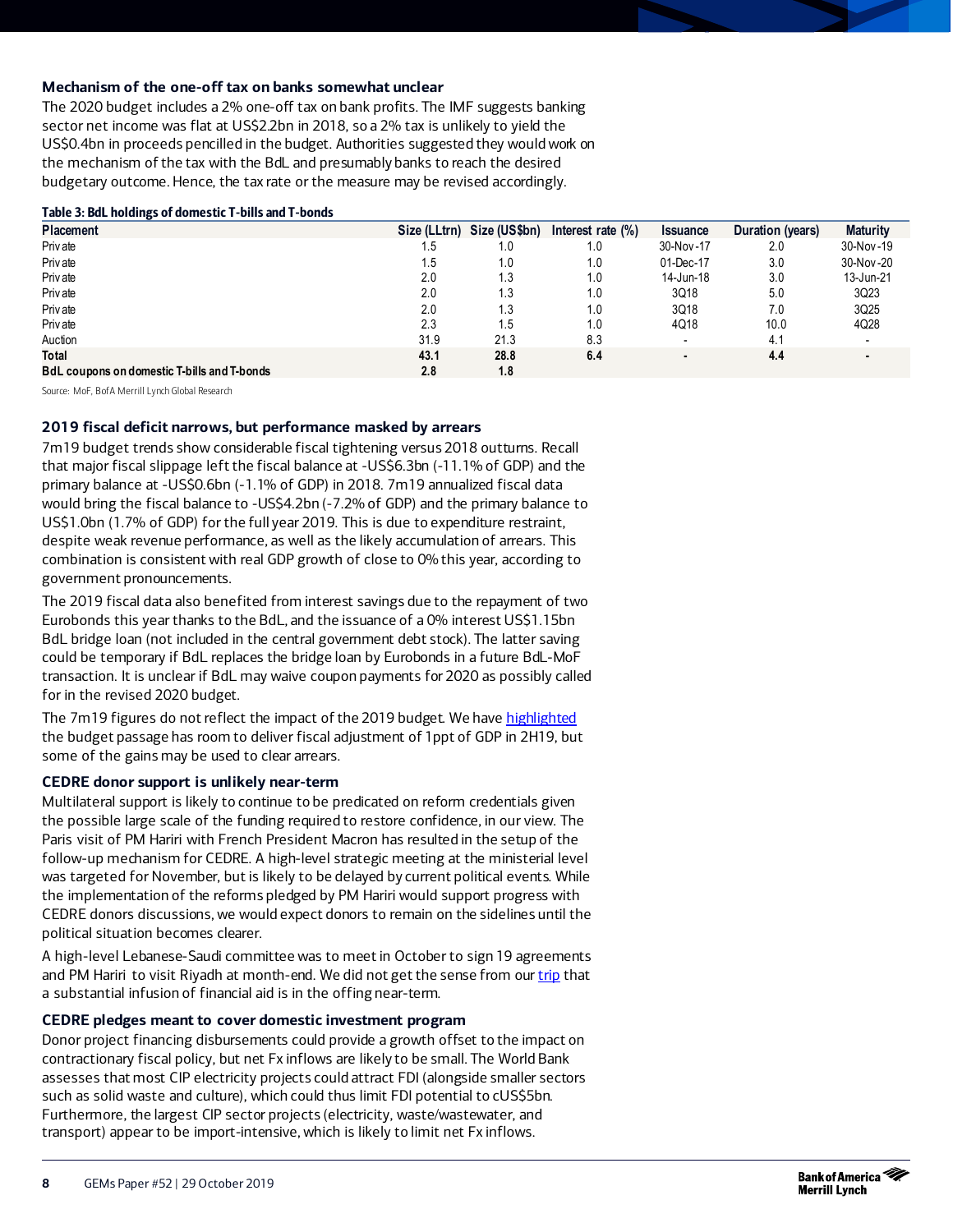#### Table 4: CEDRE donor conference pledges breakdown

| <b>Country / Institution</b>                            | Amount (US\$bn) | <b>Type</b> | Duration (years) |
|---------------------------------------------------------|-----------------|-------------|------------------|
| World Bank                                              | 4.0             | Loan        |                  |
| European Bank for Reconstruction and Development (EBRD) | 1.4             | Loan        | 6                |
| European Investment Bank (EIB)                          | 1.0             | Loan        |                  |
| Arab Fund for Economic and Social Development (AFESD)   | 1.0             | Loan        |                  |
| Islamic Dev elopment Bank (IDB)                         | 0.8             | Loan        | 5                |
| Kuw ait Fund for Arab Economic Development (KFAED)      | 0.7             | Loan        | 5                |
| Qatar                                                   | 0.5             | Loan        | 5                |
| France                                                  | 0.5             | Loan        |                  |
| Holland                                                 | 0.4             | Loan        |                  |
| Kuw ait                                                 | 0.2             | Loan        |                  |
| United Kingdom                                          | 0.2             | Loan        |                  |
| Italy                                                   | 0.1             | Loan        |                  |
| Germany                                                 | 0.1             | Loan        |                  |
| France                                                  | 0.2             | Grant       |                  |
| European Union                                          | 0.2             | Grant       |                  |
| Turkey                                                  | 0.2             | Grant       |                  |
| <b>United States</b>                                    | 0.2             | Grant       |                  |
| Saudi Arabia                                            | 1.0             | Credit line |                  |
| Total                                                   | 12.5            |             |                  |
| % of GDP                                                | 22.7            |             |                  |
| Loans                                                   | 10.7            |             |                  |
| Grants                                                  | 0.8             |             |                  |
| Credit line                                             | 1.0             |             |                  |

Source: Press reports, BofA Merrill Lynch Global Research. The AFESD loan facility is US\$0.5bn but could be scaled up to US\$1bn if reforms are realized. Authorities plan to use part of the pledged grants to subsidize interest costs of further multilateral borrowing.

The total cost of the Capital Investment Program (CIP) is US\$22.9bn (41.7% of GDP) across three cycles spanning the period 2018-2030. About 33% is projected to come from private investment (as concessional loans are likely planned to finance projects with low economic returns). The cost of the first CIP phase over the next 6 years (including up to 2 years in preparatory work and the remainder in implementation) is US\$10.8bn, according to authorities' estimates. The largest CIP allocations, excluding expropriation costs, are to the sectors of transport, energy and water (24%, 24% and 19% of total respectively). CEDRE pledges fully cover the cost of the first CIP cycle.

#### Table 5: Capital Investment Program (CIP) breakdown

| <b>Sector</b>          | Number of projects | Cost (US\$bn) | % of total | Period    | Number of cycles |
|------------------------|--------------------|---------------|------------|-----------|------------------|
| Electricity            | 23                 | 5.6           | 24.4       | 2018-2030 |                  |
| Water and Wastew ater  | 206                | 7.5           | 32.8       | 2018-2030 |                  |
| Transport              | 24                 | 7.4           | 32.2       | 2018-2030 |                  |
| Solid Waste Management |                    | 1.4           | 6.1        | 2018-2021 |                  |
| Telecom                | 8                  | 0.7           | 3.1        | 2018-2025 |                  |
| <b>Industry</b>        |                    | 0.1           | 0.3        | 2018-2025 |                  |
| Cultural               | 11                 | 0.3           | 1.2        | 2018-2025 |                  |
| Total                  | 275                | 22.9          | 100.0      |           |                  |
| % of GDP               |                    | 41.7          |            |           |                  |
| Cycle 1                |                    | 10.8          | 47.1       |           |                  |
| Cycle 2                |                    | 6.5           | 28.1       |           |                  |
| Cycle 3                |                    | 5.7           | 24.8       |           |                  |

Source: World Bank, BofA Merrill Lynch Global Research.

#### **IMF program being resisted by political leaders**

The decision to resort to an IMF program will depend on political will, according to BdL Governor Salame. The IMF assessment of overvalued exchange rate and unsustainable external debt suggests tough conditionality to restore sustainability and justify funding. Lebanon's geopolitical importance would translate into program support from IMF shareholders, in our view.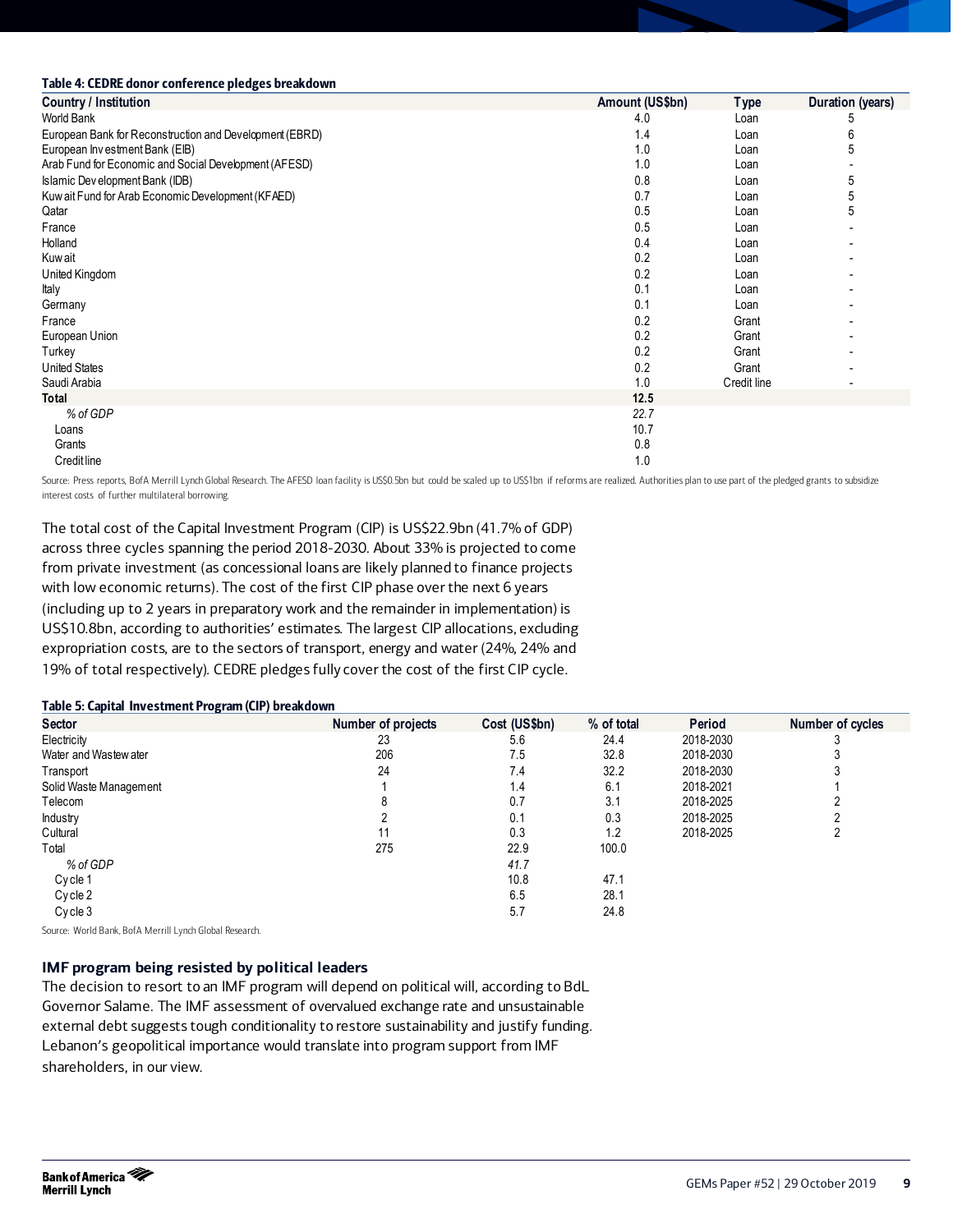# <span id="page-9-0"></span>**BdL to maintain tight monetary control**

BdL is likely to closely monitor trends in cash and deposit withdrawals and outflows, and we expect it stands ready to maintain tight control on capital going forward, if required. We note that there has not been an official BdL circular imposing deposit constraints and requirements on the banking sector, whether pre-protests or since then. Our calculations suggest BdL is most vulnerable to Fx deposit rollovers.

Pre-protests, local press reported tight Fx liquidity in the banking sector, with anecdotal evidence of varying daily limits on Fx deposit withdrawals and dollarization across different banks. It is hard to have an accurate representation of any deposit withdrawal or dollarization limits, and, at any case, these do not appear to be uniform across banks.

Any unofficial deposit controls could be further tightened once banks re-open for business if the political outlook remains uncertain, in our view. If so, this would buy time by staggering any outflow or Fx demand over time. However, this would also likely prevent any major deposit inflows from flowing into the country. As such, this would not be a sustainable strategy.

Tight Fx liquidity suggests constraining and rationing of Fx demand in the economy. In regards to essential imports, BdL announced pre-protests instructions to regulate the provision of Fx for imports of wheat, fuel and medicine. These three sectors would be able to access hard currency directly from the BdL through the banking sector using this mechanism and upon approval of each transaction. Importers of wheat and fuel stations were threatening to strike due to difficulties in sourcing Fx, and the mismatch between their LL revenues and Fx payments.

Deposit withdrawal limits and tight Fx liquidity would affect the current account (while also affecting financial flows). They could impact remittances, which stood at an annual US\$2.4bn in 2018, down from a peak of US\$3.6bn in 2016. A drop could partially offset a contraction in imports, which last stood at US\$17.8bn in 2018 on a fob basis. Despite methodological issues, note we have used remittance data from national sources, rather than World Bank estimates, to remain consistent with national BoP statistics.

### **BdL can sustain the shock for 1-2 years if capital controls are imposed**

We estimate BdL Fx reserves would be depleted within 2 years should political uncertainty and deposit controls prevent both outflows and inflows going forward. Should this back-of-the-envelope calculation be accurate, a near-term hard landing could be avoided. However, it could irremediably affect Lebanon's funding model since it is likely to prevent or delay a return of inflows. As such, it would only delay a hard landing in the absence of major reforms and a return of confidence.

In the scenario where deposit controls effectively prevent outflows (and any inflows), the largest chunk of external refinancing needs would be handled given that nonresident deposits would be kept largely flat. This would leave the BdL having to use its stock of gross Fx reserves to service the current account deficit and government medium-term external debt amortizations, which it currently covers about twice over.

BdL gross Fx reserves excluding gold, US\$3.3bn of Eurobonds and cUS\$1bn in illiquid encumbered assets stood at US\$34.0bn as of mid-October. We do not take into consideration any leverage possibly obtained by the BdL through repo operations of its stock of Eurobonds with international market participants (with a likely deep haircut given market price action). In addition, domestic banks held US\$10.1bn of claims with non-resident banks and central banks as of August 2019, although this is the lowest level since a peak of US\$14.0 in April 2017.

Law 42 from 1986 prevents the BdL from disposing of its gold assets under any circumstances, directly or indirectly, unless there is legislation passed by parliament to allow this. We understand BdL gold reserves are currently held abroad in the US. This restriction was put in place during the Lebanese Civil War. Parliament could amend the legislation if required. However, BdL would need to weigh the time required to liquidate gold reserves versus the signalling aspect of this move, in our view.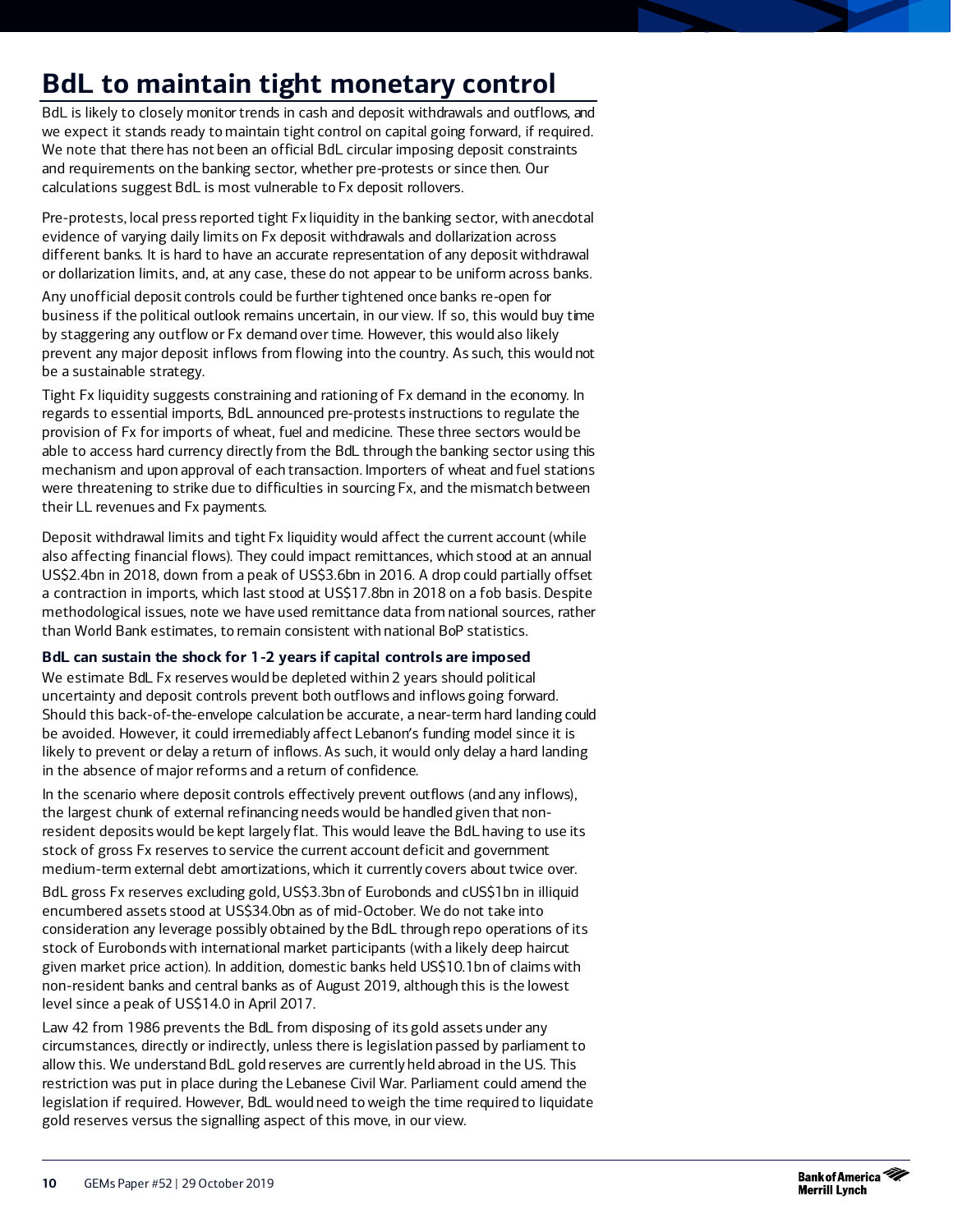#### **External financing needs remain large**

Gross external financing needs could stand at cUS\$83.4bn (141.7% of GDP) for 2020. This would include a current account deficit of US\$15.9bn (27.0% of GDP; IMF presentation), government medium-term external debt amortization of US\$1.2bn (2.1% of GDP; adjusting US\$2.5bn in Eurobond maturities for residency), and an assumed US\$66.3bn of short-term non-resident deposits (112.6% of GDP). The latter would represent an assumed 35% of total banking sector deposits, versus the official share of non-resident deposits to total deposits of 25% as of mid-2019 (in USD terms: (US\$47.4bn). The adjustment takes into account that some non-resident depositors are classified as residents in banking sector data due their registration of a local address.

The average tenor of deposits has increased from 45 days in 2007-8 to about a year now (14 months for LL-denominated deposits and 11 months for Fx-denominated deposits). As such, we include the totality of non-resident deposits into the short-term external debt stock.

#### Chart 1: Large external financing requirements for 2020



Source: Haver, MoF, BdL, BofA Merrill Lynch Global Research

#### **BdL more vulnerable to deposit runs than to dollarization increase**

Gross liquid Fx resources of the banking system (BdL + banks) would be depleted in 3.3- 4.3 months should Fx deposits be withdrawn at the monthly pace implied by the stock of Fx deposits and an associated c12-month maturity. Indeed, this profile suggests cUS\$10.3bn in Fx deposits coming due each month (US\$7.6bn from residents and US\$2.8bn from non-residents). This is due to the very large stock of Fx deposits and their relatively short tenor, as the banking sector held resident Fx deposits of US\$90.6bn and non-resident Fx deposits of US\$33.3bn as of August 2019. To prevent such a large negative impact on BdL gross reserves, very strict deposit withdrawal limits would likely need to be imposed. We calculate that a daily withdrawal limit of cUS\$230 per household is equivalent to the ability to withdraw the current monthly Fx deposit maturities.

In comparison, the dollarization pace witnessed over January 2017-August 2019 would only cost the financial system US\$0.3bn per month in Fx resources. We calculate the financial system has needed c5months for customer deposit dollarization to increase by 1ppt. Every 1ppt increase in dollarization generates US\$1.7bn in Fx demand. Customer deposit dollarization in the banking sector increased from 65.9% in January 2017 to 72% in August 2019.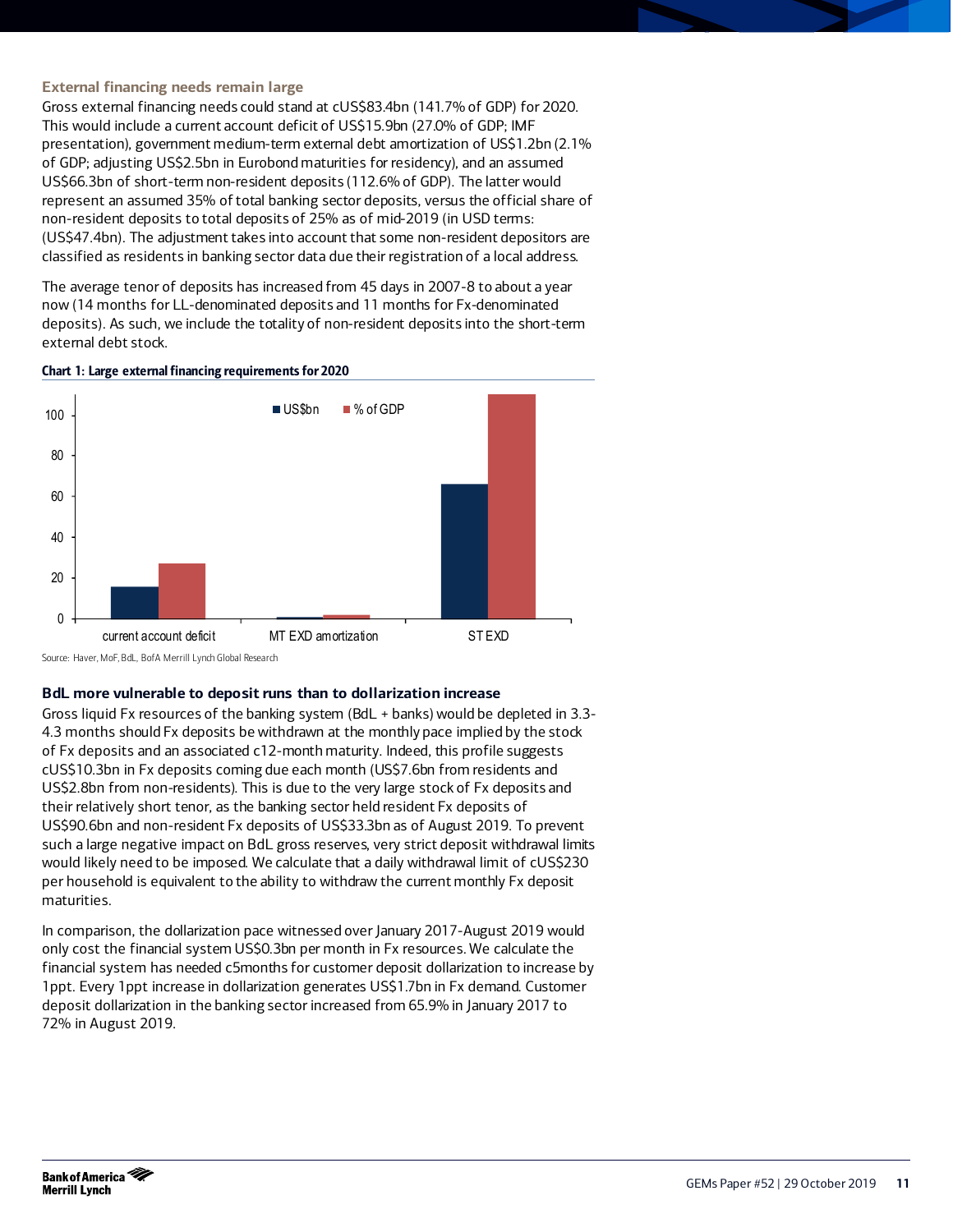Chart 2: Dollarization has increased, deposit growth has weakened



Chart 3: Dollarization in commercial banks is increasing 60 70 80 90 100 Jan-2017 Mar-2017 May-2017 Jul-2017 Sep-2017 Nov-2017 Jan-2018 Mar-2018 May-2018 Jul-2018 Sep-2018 Nov-2018 Jan-2019 Mar-2019 May-2019 Jul-2019 Overall dollarization (%) Resident customer dollarization (%) Non-resident customer dollarization (%)

Source: Haver, BofA Merrill Lynch Global Research.

Source: Haver, BofA Merrill Lynch Global Research.

| Fx deposit withdrawal impact calculations                                     |       | Deposit dollarization impact calculations             |      |
|-------------------------------------------------------------------------------|-------|-------------------------------------------------------|------|
| Total Fx deposits (US\$bn)                                                    | 123.9 | Total LL deposits (US\$bn)                            | 48.0 |
| Resident Fx deposits (US\$bn)                                                 | 90.6  | Resident LL deposits (US\$bn)                         | 44.1 |
| Non-resident Fx deposits (US\$bn)                                             | 33.3  | Non-resident LL deposits (US\$bn)                     | 3.9  |
| Maturity (months)                                                             | 12.0  | Total dollarization (%)                               | 72.1 |
| Monthly maturities (US\$bn)                                                   | 10.3  | Resident dollarization (%)                            | 67.3 |
| Resident Fx deposits (US\$bn)                                                 | 7.6   | Non-resident dollarization (%)                        | 89.5 |
| Non-resident Fx deposits (US\$bn)                                             | 2.8   |                                                       |      |
|                                                                               |       | Total cost of 1ppt increase in dollarization (US\$bn) | 1.7  |
| BdL gross Fx reserves (US\$bn)                                                | 34.0  | Resident (US\$bn)                                     | 1.3  |
| BdL coverage (number of months)                                               | 3.3   | Non-resident (US\$bn)                                 | 0.4  |
| Resident                                                                      | 4.5   |                                                       |      |
| Non-resident                                                                  | 12.3  | Average monthly uptick in total dollarization (ppt)   | 0.2  |
|                                                                               |       | Resident (ppt)                                        | 0.2  |
| Domestic banks claims with non-resident banks and central banks (US\$bn)      | 10.1  | Non-resident (ppt)                                    | 0.1  |
| Augmented BdL + bank Fx liquid resources                                      | 44.1  |                                                       |      |
| BdL + banks coverage (number of months)                                       | 4.3   | Number of months to reach 1ppt dollarization increase | 5.1  |
| Resident                                                                      | 5.8   | Resident                                              | 4.6  |
| Non-resident                                                                  | 15.9  | Non-resident                                          | 11.7 |
|                                                                               |       |                                                       |      |
| Daily limit on Fx withdrawals consistent with monthly maturity profile (US\$) | 228.4 | Average monthly cost of total dollarization (ppt)     | 0.3  |
| Resident (US\$)                                                               | 222.0 | Resident (ppt)                                        | 0.3  |
| Non-resident (US\$)                                                           | 247.7 | Non-resident (ppt)                                    | 0.0  |

Source: Haver, BofA Merrill Lynch Global Research. BdL gross Fx reserves excluding gold, US\$3.3bn of Eurobonds and cUS\$1bn in illiquid encumbered assets stood at US\$34.0bn as of mid-October. Domestic banks held US\$10.1bn of claims with non-resident banks and central banks as of August 2019. Deposit data as of August 2019. Average pace of dollarization calculated over January 2017-August 2019. Maturity of Fx deposits is assumed to be 12.0 months. Daily withdrawal limits assume 6 bank working days per week, resident population of 6.1mn people, household size of 4.3, non-resident expatriate population of 14mn people with household size of 3 and of which 10% maintain bank accounts in Lebanon. We do not take into account the impact of accrued interest in our dollarization calculations.

#### **Funding model is running out of steam**

Prior to the political crisis, our models show an annual external funding gap of cUS\$5.5bn (9.5% of GDP). This gap was being bridged by a) BdL drawdown of Fx reserves; b) banks drawing down on foreign assets; and, c) BdL financial engineering operations. The latter had been buying time, despite their cost to the BdL, but can only be successful if a) banks generate hard currency by further drawing down on foreign assets (limited room beyond 1-2 years at the current stock of foreign assets); or, b) banks succeed in attracting further non-resident deposits. The latter is likely to be compromised given the current political crisis.

Current external funding strains reflect: a) increasing external funding requirements, on the back of a widening current account deficit and a likely overvalued currency; b) loss of international market access; and c) growing outflows of resident and non-resident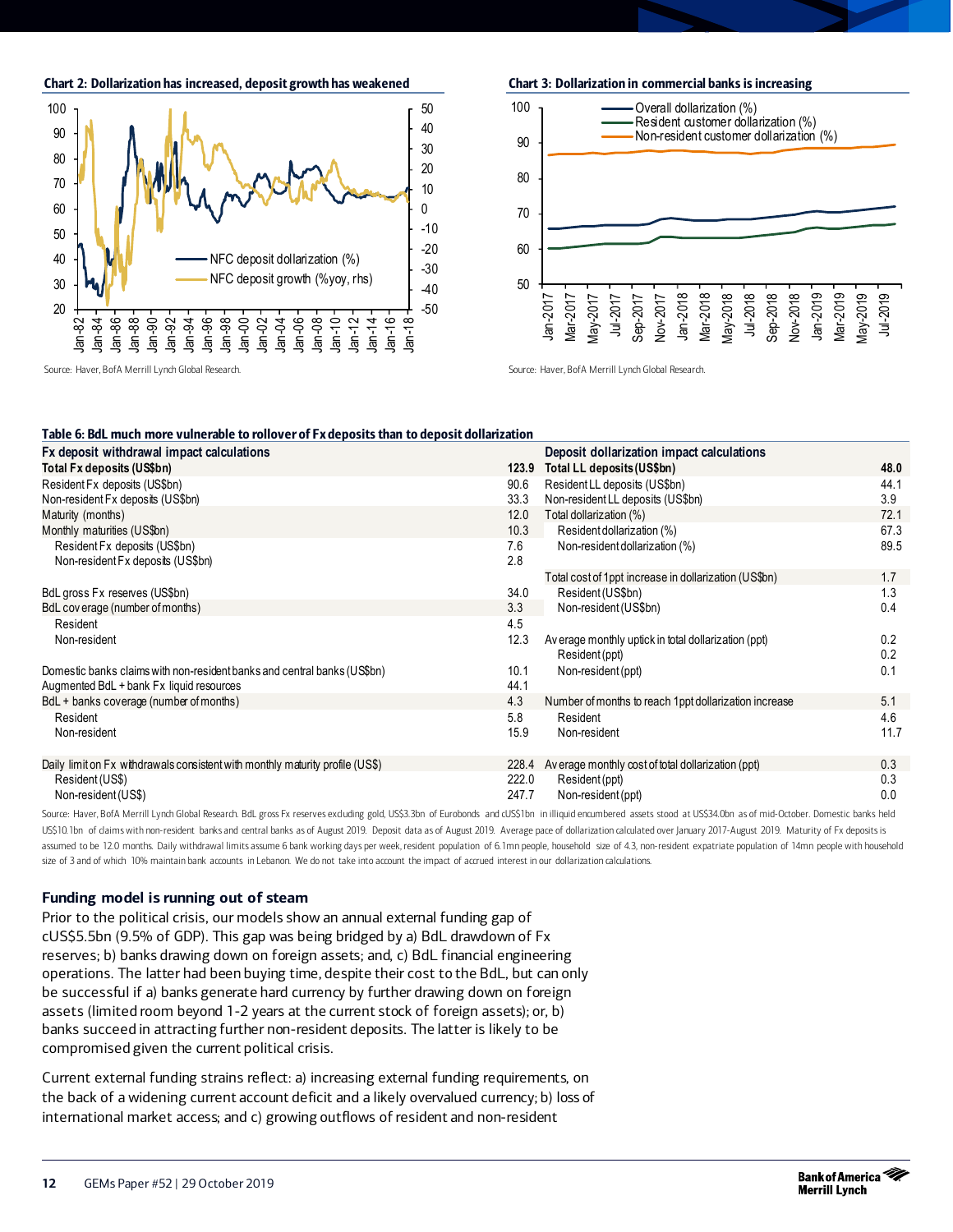deposits (when corrected for interest rate effect). The weaker level of non-resident deposits reflects poor confidence given geopolitical headwinds and more challenging economic conditions in the countries of origin. There is no official breakdown of the country of origin of non-resident deposits, but a local study on remittances suggested that sources for remittances were Arab countries with c40%, America with c20%, Europe with c20%, Africa with c15%, and others with c5% of the total.

To close the US\$5.5bn external funding gap, we calculate that non-resident deposit would need to grow organically in excess of 10%, versus their average 7%yoy over the 2003-18 period. Even prior to the current political crisis, this was difficult to achieve.

Given the low manufacturing base of the country, it could likely to take years of fiscal austerity to reduce the current account deficit to levels less challenging to finance, in our view.

#### Table 7: Lebanon external funding requirements and sources

| <b>US\$bn</b>                                                                | '03    | $^{\circ}04$     | <b>'05</b>      | <b>06°</b> | 07'             | 08'                             | 09'         | $^{\circ}10$ | $^{\circ}11$             | $^{\circ}12$                                                       | '13             | $^{\circ}14$ | <b>'15</b>      | $^{\circ}16$                                                                  | $^{\circ}17$                | '18    | '19F   |
|------------------------------------------------------------------------------|--------|------------------|-----------------|------------|-----------------|---------------------------------|-------------|--------------|--------------------------|--------------------------------------------------------------------|-----------------|--------------|-----------------|-------------------------------------------------------------------------------|-----------------------------|--------|--------|
| Current account deficit                                                      |        | 4.1              | 2.2             |            | 1.4             | 4.1                             |             | 6.7 7.6      | 4.9                      |                                                                    | 9.8 11.9        | 11.6 8.4     |                 | 10.5                                                                          | 12.1                        | 12.4   | 13.0   |
| % of GDP                                                                     |        | 25.7 19.5 10.4   |                 | 5.2        |                 |                                 |             |              |                          | 5.5 14.2 19.0 19.7 12.1 22.2 25.4                                  |                 | 24.0 16.7    |                 | 20.5                                                                          | 22.7                        | 22.1   | 22.7   |
| Goods exports, f.o.b.                                                        | 1.7    | 2.1              | 2.3             |            | $3.2 \quad 4.0$ |                                 |             |              | 5.3 4.7 5.5 5.4          | 5.6                                                                | 5.2             |              | 4.6 4.0         | 3.9                                                                           | 4.0                         | 3.8    | 4.0    |
| Goods imports, f.o.b.                                                        | 6.5    | 8.5              | 84              |            |                 |                                 |             |              |                          | 9.3 11.9 16.3 15.9 17.7 19.4 20.3 20.5                             |                 | 19.6 17.3    |                 | 17.9                                                                          | 18.4                        | 19.0   | 19.8   |
| Medium-term external debt amortization                                       |        | 2.5              |                 |            |                 |                                 |             |              |                          | 2.5 2.5 2.5 2.8 3.1 2.7 2.6 1.7 1.6                                |                 |              | $2.3$ $2.0$     | 2.6                                                                           | 3.0                         | 2.6    | 2.7    |
| Short-term external debt (non-resident deposits)                             |        |                  |                 |            |                 |                                 |             |              |                          | 9.3 12.1 11.6 12.2 13.6 15.8 21.2 23.0 27.1 30.0                   |                 | 33.5 36.1    |                 | 38.4                                                                          | 40.2                        | 42.6   | 47.0   |
| Gross external funding requirements                                          |        |                  |                 |            |                 |                                 |             |              |                          | 14.9 15.9 16.8 15.3 16.1 20.6 25.6 31.5 30.4 38.6 43.5             |                 |              | 47.4 46.5       | 51.5                                                                          | 55.4                        | 57.7   | 62.7   |
| % of GDP                                                                     |        |                  |                 |            |                 |                                 |             |              |                          | 76.3 75.4 78.4 69.3 64.6 70.6 72.2 81.9 75.9 87.3 92.7             |                 |              |                 |                                                                               | 98.1 93.1 100.5 103.8 102.3 |        | 109.1  |
| Gross external funding sources                                               |        |                  |                 |            |                 |                                 |             |              |                          | 9.8 16.7 17.3 15.5 15.5 28.0 34.2 34.5 32.7 39.2 45.5              |                 |              | 50.745.6        | 55.4                                                                          | 57.8                        | 55.4   | 57.3   |
| % of GDP                                                                     |        |                  |                 |            |                 |                                 |             |              |                          |                                                                    |                 |              |                 | 50.4 79.1 80.5 70.4 62.2 95.8 96.5 89.8 81.5 88.6 97.1 105.0 91.2 108.1 108.2 |                             | 98.2   | 99.5   |
| Capital account balance                                                      | n n    | 0.1              |                 |            |                 |                                 |             |              |                          | 0.0 1.9 0.6 0.4 0.0 0.3 0.2 0.2 1.6                                |                 |              | $1.4$ 1.8       | 1.6                                                                           | 1.7                         | 1.6    | 1.6    |
| Net FDI                                                                      | 2.9    | 1.8              | 2.6             |            |                 |                                 |             |              |                          | 2.1 1.9 3.3 3.7 3.8 2.7 2.5 0.9                                    |                 |              | $1.7 \quad 0.9$ | 1.2                                                                           | 1.2                         | 1.4    | 1.4    |
| Net portfolio investment                                                     | 0.1    | $-0.7$           | 0.5             | 1.3        |                 | $0.2$ $0.6$ $2.5$ $-2.4$ $-0.8$ |             |              |                          |                                                                    | $0.7 \quad 1.4$ |              | $2.6$ 1.0       | 8.1                                                                           | 4.9                         | $-1.5$ | $-1.0$ |
| Currency & deposits assets                                                   | $-1.9$ | 0.5              | $-1.0$          | $-6.6$     | $-4.7$          |                                 | $2.9 - 2.4$ |              |                          | $-2.7 -0.6 -1.5 -0.2$                                              |                 |              | $1.9$ 0.6       | 0.5                                                                           | $-0.8$                      | $-3.4$ | 3.6    |
| Net other investment (excluding net currency/deposits)                       | 4.6    | 5.5              | 5.6             | 5.1        | 5.4             |                                 |             |              |                          | $5.2$ $7.5$ $4.6$ $-0.6$ $-0.3$ $-1.0$                             |                 |              | $2.2 - 0.5$     | 4.8                                                                           | 3.2                         | 2.6    | 2.6    |
| Net Errors and Omissions                                                     |        |                  |                 |            |                 |                                 |             |              |                          | $-3.2$ $-4.2$ $-3.1$ $-5.6$ $-1.7$ $-3.7$ 6.6 2.2 5.2 6.1          |                 |              | $-1.1 - 2.7$    | $-3.1$                                                                        | 1.6                         | 5.3    | 0.0    |
| Short-term external debt (non-resident deposits)                             |        |                  |                 |            |                 |                                 |             |              |                          | 9.3 12.1 11.6 12.2 13.6 15.8 21.2 23.0 27.1 30.0 33.5              |                 | 36.1 38.4    |                 | 40.2                                                                          | 42.6                        | 47.0   | 46.7   |
| Other                                                                        | 1.5    |                  |                 |            |                 |                                 |             |              |                          | 0.7 2.0 2.5 4.0 1.5 5.4 1.4 2.4 2.4 3.2                            |                 |              | $6.0\quad 6.1$  | 2.0                                                                           | 3.3                         | 2.5    | 2.5    |
| Reserve assets ('-'increase)<br>Memo:                                        | 5.0    |                  |                 |            |                 |                                 |             |              |                          | $-0.8$ $-0.5$ $-0.2$ 0.6 $-7.4$ $-8.6$ $-3.0$ $-2.3$ $-0.6$ $-2.0$ |                 |              | $-3.3$ 0.9      | $-3.9$                                                                        | $-2.4$                      | 2.3    | 5.5    |
| Average rate on LL-deposits (%)                                              | 8.3    |                  | 7.7             |            |                 | 7.5 7.5 7.3 7.0 5.9             |             |              |                          | 5.6 5.5                                                            | 5.4             |              | 5.5 5.6         | 5.6                                                                           | 5.6                         | 7.1    | 9.0    |
| Average rate on USD-deposits (%)                                             | 36     | 3.3              | 3.7             | 4.4        | 4.8             |                                 | 3.7 3.2     | 2.8          | 2.8                      | 2.8                                                                | 2.9             |              | $3.0$ $3.2$     | 3.3                                                                           | 3.6                         | 4.3    | 6.2    |
| Assumed average rate on non-resident deposits (%)                            | 40     |                  | $3.7 \quad 4.1$ | 4.8        |                 | $5.1$ 4.1 3.6                   |             |              | $3.2 \quad 3.1$          | 3.1                                                                | 3.2             |              | $3.3 \quad 3.4$ | 3.6                                                                           | 3.8                         | 4.6    | 6.5    |
| Organic grow th in non-resident deposits (%yoy, exc. interest)               |        | $-3.926.0 - 7.9$ |                 |            |                 |                                 |             |              |                          | 0.0 6.9 11.9 30.3 5.4 14.7 7.7                                     | 8.5             |              | 4.6 2.9         | 1.2                                                                           | 2.1                         | 5.6    | $-2.7$ |
| Non-resident deposits (US\$bn)                                               |        | 9.3 12           | 11.6            |            |                 |                                 |             |              |                          | 12.2 13.6 15.8 21.2 23.0 27.1 30.0 33.5                            |                 | 36.1 38.4    |                 | 40.2                                                                          | 42.6                        | 47.0   | 46.7   |
| Change in non-resident deposits (US\$bn)                                     | 20     | 2.8              | $-0.5$          | 0.5        |                 | $1.5$ 2.2 5.4                   |             | 1.8          | 4.1                      |                                                                    | $2.9$ 3.5       |              | $2.6$ $2.3$     | 1.8                                                                           | 2.4                         | 4.3    | $-0.3$ |
| Grow th in non-resident deposits (%yoy)                                      |        |                  |                 |            |                 |                                 |             |              |                          | 0.2 29.7 -3.8 4.7 12.0 15.9 33.9 8.6 17.8 10.8 11.7                |                 |              | 7.9 6.3         | 4.8                                                                           | 6.0                         | 10.2   | 3.8    |
| Non-resident deposits (US\$bn, level implied by interest rate)               | 9.3    |                  |                 |            |                 |                                 |             |              |                          | 9.7 12.6 12.2 12.8 14.2 16.4 21.8 23.7 27.9 30.9                   |                 | 34.6 37.4    |                 | 39.8                                                                          | 41.8                        | 44.6   | 50.0   |
| Change in non-resident deposits (US\$bn, corrected for interest rate effect) |        |                  | $2.4 - 1.0$     | 0.0        | 0.8             | 1.6                             | 4.8         | 1.1          | 3.4                      | 2.1                                                                | 2.6             |              | $1.5$ $1.0$     | 0.5                                                                           | 0.8                         | 2.4    | $-3.4$ |
| Net currency and deposits - BoP data                                         | $-1.0$ | 14               | $-1.9$          |            | $-6.0 -1.7$     |                                 |             |              | $3.7$ $5.3$ $-2.2$ $3.4$ | 1.0                                                                | 3.4             |              | 4.6 3.0         | 2.3                                                                           | 1.9                         | 0.9    | 0.2    |
| Liabilities - BoP data                                                       | 0.9    | 0.9              | $-0.9$          | 0.5        | 3.0             | 0.8                             | 7.7         |              |                          | $0.5$ 3.9 2.6                                                      | 3.5             |              | $2.7$ $2.4$     | 1.7                                                                           | 2.7                         | 4.3    | $-3.4$ |
| Assets - BoP data                                                            |        | $-0.5$           |                 |            |                 |                                 |             |              |                          | 1.0 6.6 4.7 -2.9 2.4 2.7 0.6 1.5                                   | 0.2             |              | $-1.9 - 0.6$    | $-0.5$                                                                        | 0.8                         | 34     | $-3.6$ |
| BdL gross international reserves (US\$bn)                                    | 10.3   |                  |                 |            |                 |                                 |             |              |                          | 9.6 9.6 11.4 11.5 18.6 27.2 29.8 31.6 32.2 33.9                    |                 | 37.3 36.7    |                 | 40.2                                                                          | 40.6                        | 36.5   | 31.0   |

Source: Haver, BofA Merrill Lynch Global Research. We use national sources for BoP and hence, current account and financial account data do not fully match with IMF data. Medium-term external debt amortization series is not adjusted for residency for simplicity. Non-resident deposit data is derived from balance sheet of the banking sector and hence indudes interest rate effects. 'Other' is a category that catches statistical discrepanc including between BoP and banking sector-derived data. Dollarization rate is assumed at 90% for non-resident deposits. BdL gross international reserves data is consistent with the IMF series excluding gold, eurobonds and encumbered assets. 2019F is an illustrative projection in the absence of the current political crisis. For 2019F, we keep financial account data at the level of 2018, but update banking sector data for the January-Augu 2019 realization, and portfolio investment for the full-year. Because we use national sources to benefit from a long-time series, our external funding requirements estimate is not consistent with our separate estimates that use IMF data for current account, adjust medium-term external debt amortization by residency, and adjust non-resident deposits to form a higher share of total deposits.

#### **No clear lesson from own history**

There is no clear cut line in the sand for the BdL in regards to Fx reserves levels, judging from historical precedents. BdL Fx reserves cover 60% and 30% of M2 and M0 respectively, but they have covered less than the monetary base since 2Q01. Similarly, BdL foreign currency reserves remain twice as high as the lows (30% of GDP) seen in the late 1980s crisis (which saw hyperinflation and Fx devaluation amid civil war).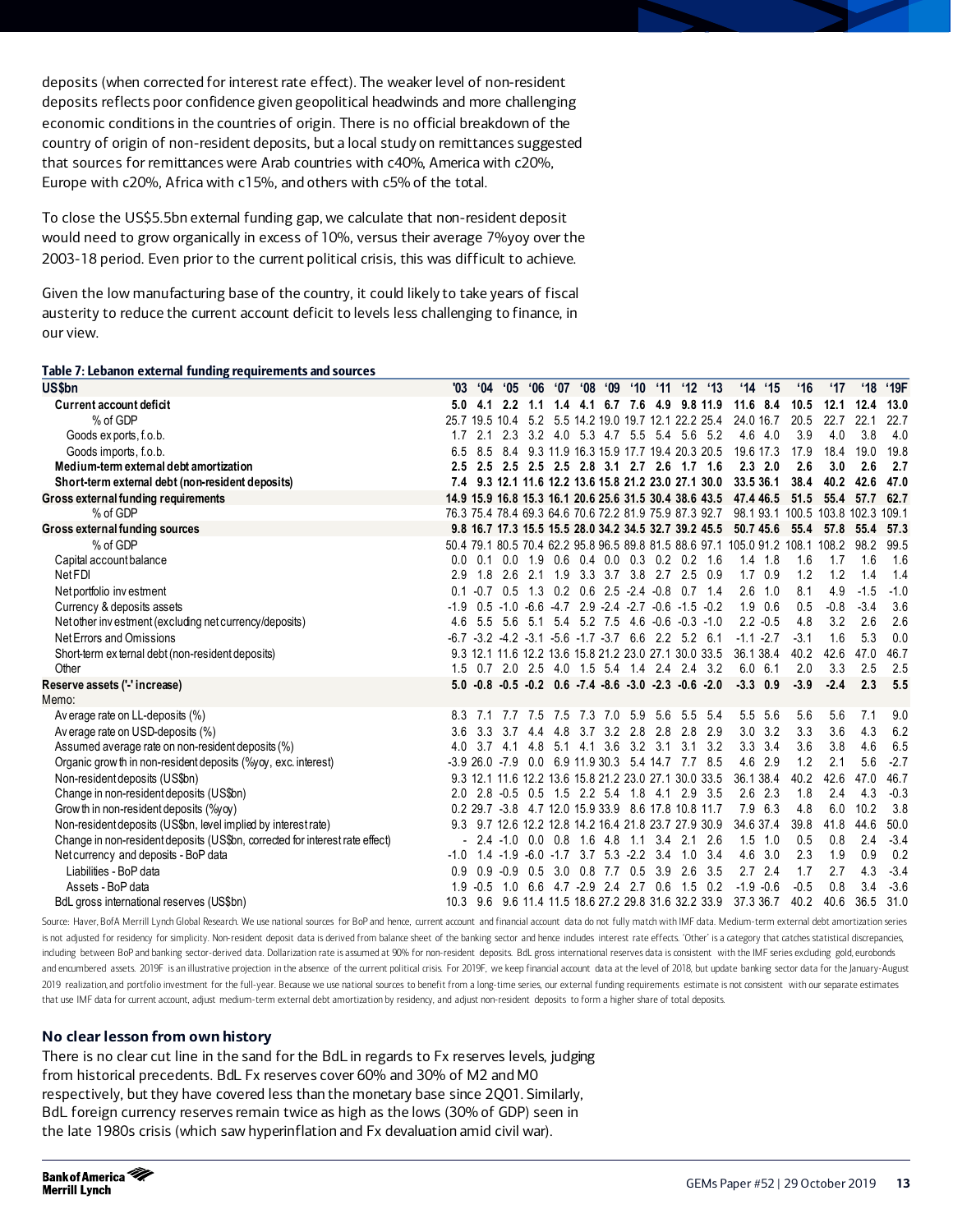

Chart 4: BdL financial engineering operations drive a wedge between Fx

#### Chart 5: BdL foreign currency reserves remain higher than lows seen in the late 1980s crisis



Source: Haver, BofA Merrill Lynch Global Research

Source: Haver, BofA Merrill Lynch Global Research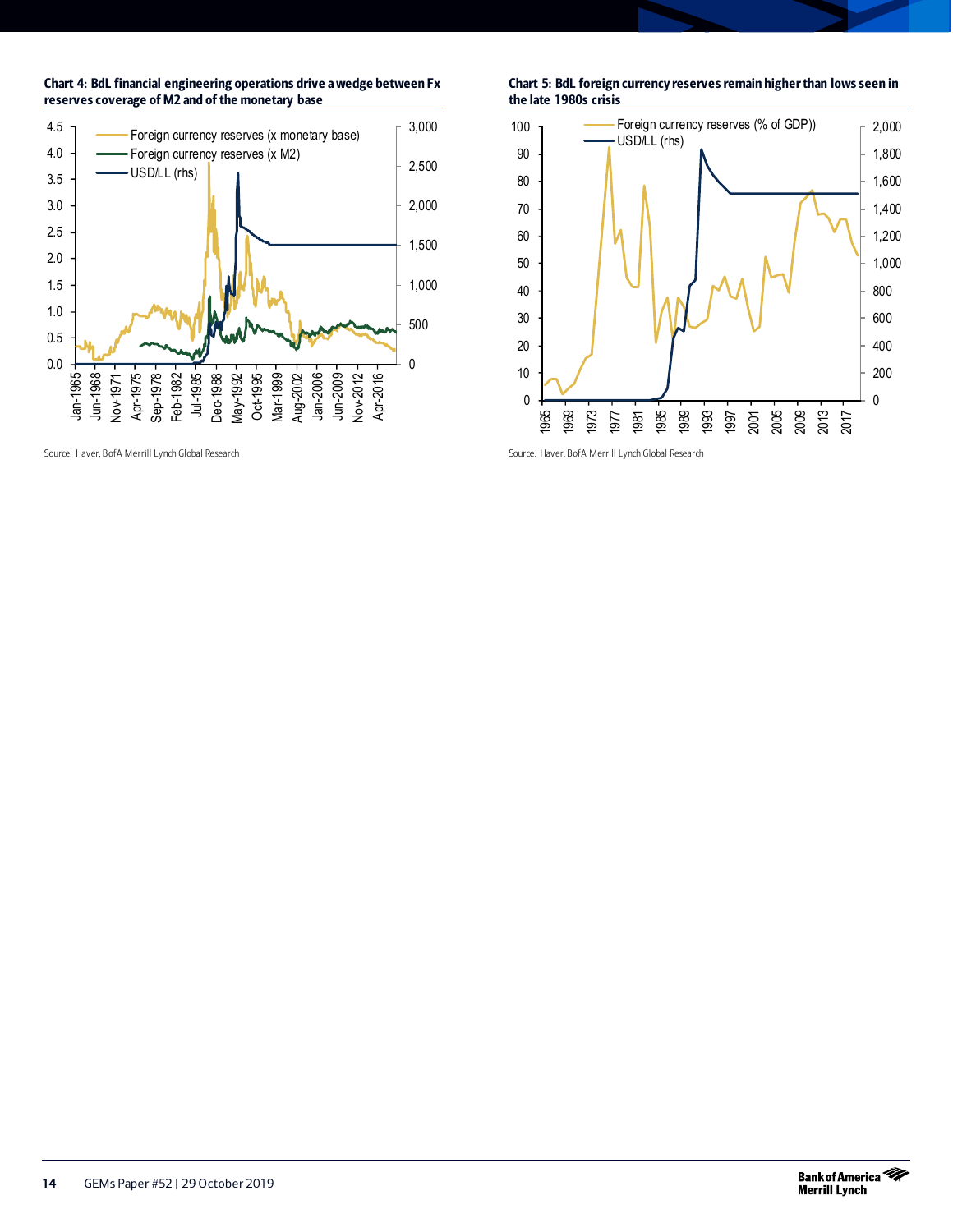# <span id="page-14-0"></span>**Little room for soft landing**

Beyond the near-term developments, authorities would need to urgently materially reduce imbalances to a level commensurate with the reduced external financing inflows or the lack thereof. This is likely to require political stability, ability to implement fiscal austerity and structural reforms, a return of depositor confidence, engagement with international donor community and an injection of financial assistance to buy time.

### **Lessons from Cyprus**

The Cyprus crisis in 2012-13 could provide a template for implications of a hard landing, given some economic similarities. Cyprus had an oversized banking sector funded partly non-resident deposits, with high exposure to the domestic real estate sector and concentrated exposure to Greece. The latter incurred heavy losses due to the Greek restructuring, resulting in recapitalization needs. The government also had large fiscal deficits and high public sector debt (86% of GDP in 2012). The government lost market access since mid-2011.

The balance sheet of the sovereign and banks were highly intertwined. Full bank recapitalization with public funds would have exacerbated poor public debt dynamics. Broad burden sharing was thus necessary and achieved through a bail-in of uninsured depositors. Payment restrictions and capital controls were imposed to safeguard financial stability. The downsizing of the financial services sector resulted in a need to adapt the country's business model. Significant fiscal consolidation was implemented as part of an IMF EFF program combined with European Stability Mechanism (ESM) financing, targeting a medium-term government debt level of c100% of GDP.

### **A hard landing would materially change Lebanon's funding model**

The cascade of events implied by a hard-landing would materially affect the banking sector model in Lebanon, in our view. The halt of non-resident deposit inflows could suggest a sharp real effective exchange rate adjustment would be necessary to narrow the large current account deficit. We described a hard landing scenari[o here.](http://rsch.baml.com/r?q=64Or1VixzjslmGSxo0xLDA__&e=jean-michel.saliba%40baml.com&h=LTP-og)

In the worst case scenario, any inability to maintain the USD peg could lead to a sharp real effective exchange rate adjustment (the IMF suggested some of its models pointed to an overvaluation of 55-66%). This would impact on the ability to service external Eurobonds and is likely to imply to debt restructuring. In turn, given the large exposure of banks to the sovereign and the BdL and the likely increase in NPLs from a net Fx short corporate sector, this would be likely to lead to large banking sector recapitalization needs. In the absence of substantial financial assistance, and given that the large government debt and fiscal deficit prevent government-led financing, deposit bail-ins are likely to be required.

Illustratively, we had calculated that assuming a hypothetical 80% haircut on Eurobonds and a spike in NPLs to 20% on cUS\$35bn on banking sector foreign-currency claims on residents would lead to banking sector losses of cUS\$20bn (35% of GDP), erasing banking sector capital. In the event no external funding could be mobilized to keep banking sector adequacy ratio unchanged, this would require a bail-in of depositors of 10.6%. This level of bail-in excludes any additional losses should there be a restructuring of BdL Fx liabilities to the banking sector, and could thus be higher. In effect, BdL maintains a net Fx short position (as its foreign-currency liabilities are larger than in its foreign-currency assets) and would be adversely affected by a devaluation. We estimate the banking sector to hold a net long Fx position, taking into account its foreign currency deposits at the BdL.

As the bulk of deposits is concentrated, with the IMF estimating that 1% of deposit accounts hold 50% of total deposits, deposit losses could be distributed unevenly, according to political economy considerations. An external funding infusion would reduce this need.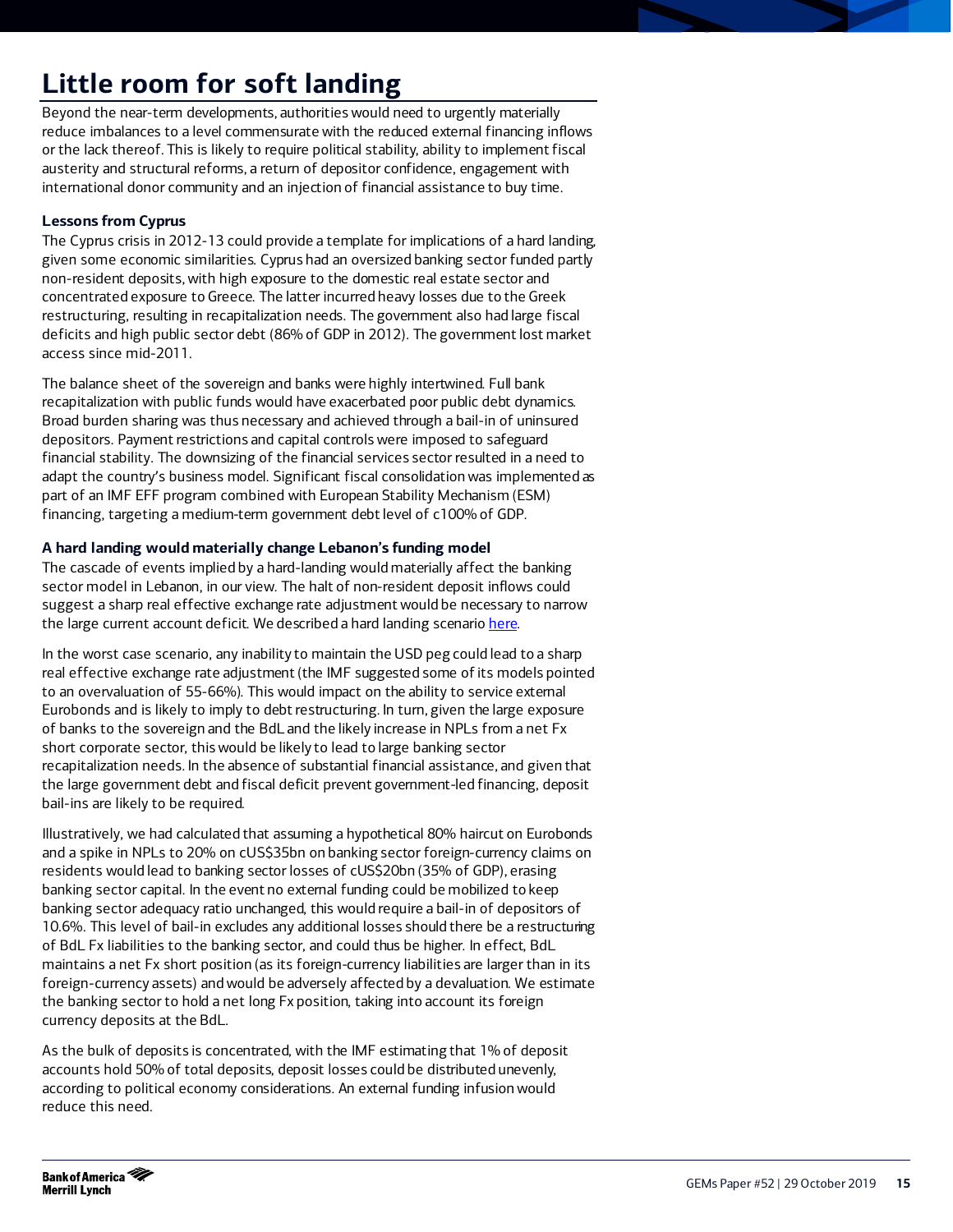## **Special Disclosures**

Some of the securities discussed herein should only be considered for inclusion in accounts qualified for high risk investment.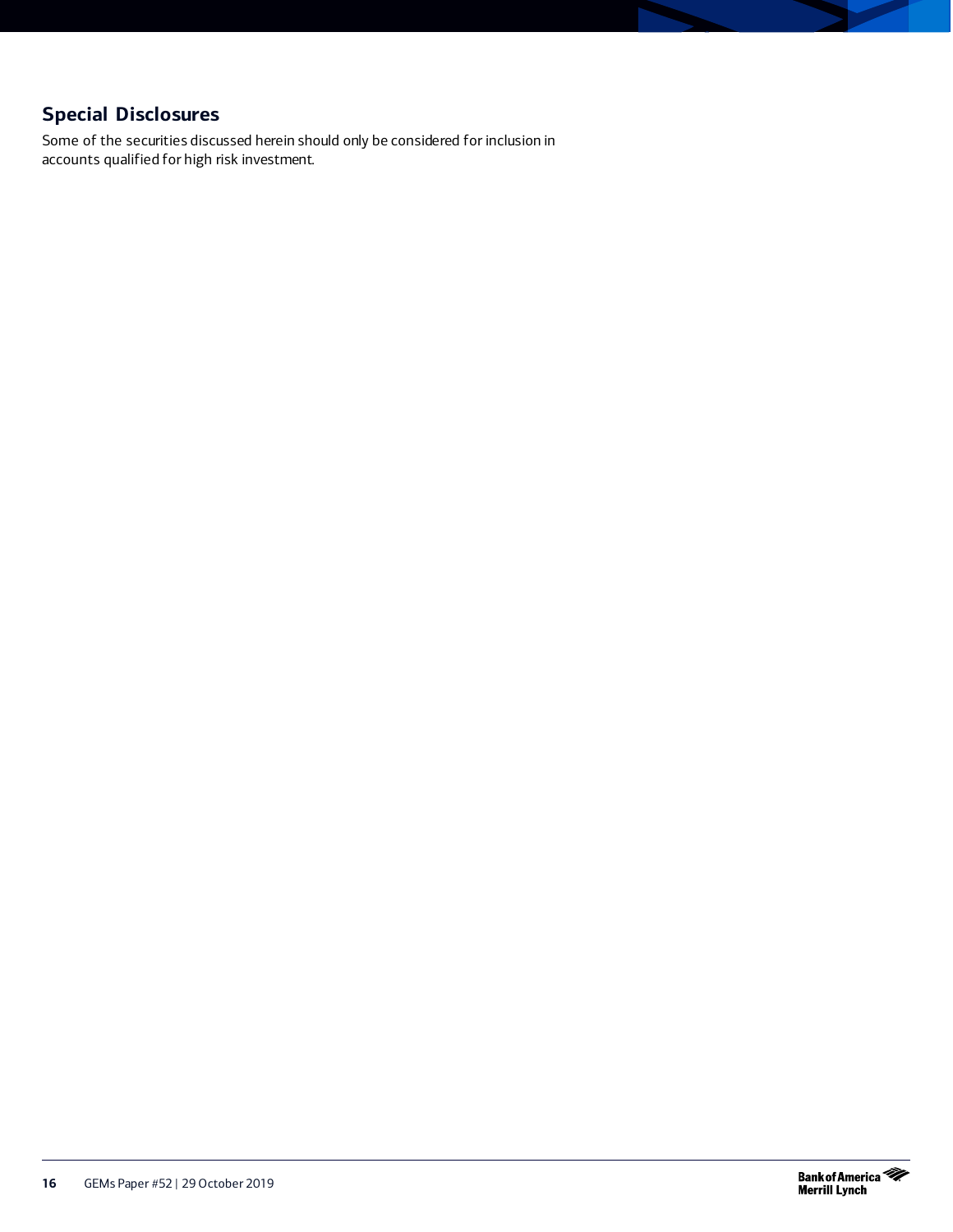# **Disclosures**

## **Important Disclosures**

Due to the nature of strategic analysis, the issuers or securities recommended or discussed in this report are not continuously followed. Accordingly, investors must regard this report as providing stand-alone analysis and should not expect continuing analysis or additional reports relating to such issuers and/or securities.

BofA Merrill Lynch Research Personnel (including the analyst(s) responsible for this report) receive compensation based upon, among other factors, the overall profitability of Bank of America Corporation, including profits derived from investment banking. The analyst(s) responsible for this report may also receive compensation based upon, among other factors, the overall profitability of the Bank's sales and trading businesses relating to the class of securities or financial instruments for which such analyst is responsible.

BofA Merrill Lynch fixed income analysts regularly interact with sales and trading desk personnel in connection with their research, including to ascertain pricing and liquidity in the fixed income markets.

## **Other Important Disclosures**

Prices are indicative and for information purposes only. Except as otherwise stated in the report, for the purpose of any recommendation in relation to: (i) an equity security, the price referenced isthe publicly traded price of the security as of close of business on the day prior to the date of the report or, if the report is published during intraday trading, the price referenced is indicative of the traded price as of the date and time of the report; or (ii) a debt security (including equity preferred and CDS), prices are indicative as of the date and time of the report and are from various sources including Bank of America Merrill Lynch trading desks.

The date and time of completion of the production of any recommendation in this report shall be the date and time of dissemination of this report as recorded in the reporttimestamp.

This report may refer to fixed income securities that may not be offered or sold in one or more states or jurisdictions. Readers of this report are advised that any discussion, recommendation or other mention of such securities is not a solicitation or offer to transact in such securities. Investors should contact their BofA Merrill Lynch representative or Merrill Lynch Global Wealth Management financial advisor for information relating to fixed income securities.

Rule 144A securities may be offered or sold only to persons in the U.S. who are Qualified Institutional Buyers within the meaning of Rule 144A under the Securities Act of 1933, as amended. SECURITIES DISCUSSED HEREIN MAY BE RATED BELOW INVESTMENT GRADE AND SHOULD THEREFORE ONLY BE CONSIDERED FOR INCLUSION IN ACCOUNTS QUALIFIED FOR SPECULATIVE INVESTMENT.

Recipients who are not institutional investors or market professionals should seek the advice of their independent financial advisor before considering information in this report in connection with any investment decision, or for a necessary explanation of its contents.

The securities discussed in this report may be traded over-the-counter. Retail sales and/or distribution of this report may be made only in states where these securities are exempt from registration or have been qualified for sale.

Officers of BofAS or one or more of its affiliates (other than research analysts) may have a financial interest in securities of the issuer(s) or in related investments.

This report, and the securities discussed herein, may not be eligible for distribution or sale in all countries or to certain categories of investors.

Individuals identified as economists do not function as research analysts under U.S. law and reports prepared by them are not research reports under applicable U.S. rules and regulations. Macroeconomic analysis is considered investment research for purposes of distribution in the U.K. under the rules of the Financial Conduct Authority.

BofA Merrill Lynch Global Research policies relating to conflicts of interest are described a[t https://rsch.baml.com/coi](https://rsch.baml.com/coi) "BofA Merrill Lynch" includes BofA Securities, Inc. ("BofAS"), Merrill Lynch, Pierce, Fenner & Smith Incorporated ("MLPF&S") and its affiliates. Investors should contact their BofA Merrill Lynch representative or Merrill Lynch Global Wealth Management financial advisor if they have questions concerning this report or concerning the appropriateness of any investment idea described herein for such investor. "BofA Merrill Lynch" and "Merrill Lynch" are each global brands for BofA Merrill Lynch Global Research. Information relating to Non-US affiliates of BofA Merrill Lynch and Distribution of Affiliate Research Reports:

BofAS and/or MLPF&S or may in the future distribute, information of the following non-US affiliates in the US (short name: legal name, regulator): Merrill Lynch (South Africa): Merrill Lynch South Africa (Pty) Ltd., regulated by The Financial Service Board; MLI (UK): Merrill Lynch International, regulated by the Financial Conduct Authority (FCA) and the Prudential Regulation Authority (PRA); BofASE (France): BofA Securities Europe SA is authorized by the Autorité de Contrôle Prudentiel et de Résolution (ACPR) and regulated by the ACPR and the Autorité des Marchés Financiers (AMF); BAMLI DAC (Milan): Bank of America Merrill Lynch International DAC, Milan Branch, regulated by the Bank of Italy, the European Central Bank (ECB) and the Central Bank of Ireland (CBI); Merrill Lynch (Australia): Merrill Lynch Equities (Australia) Limited, regulated by the Australian Securities and Investments Commission; Merrill Lynch (Hong Kong): Merrill Lynch (Asia Pacific) Limited, regulated by the Hong Kong Securities and Futures Commission (HKSFC); Merrill Lynch (Singapore): Merrill Lynch (Singapore) Pte Ltd, regulated by the Monetary Authority of Singapore (MAS); Merrill Lynch (Canada): Merrill Lynch Canada Inc, regulated by the Investment Industry Regulatory Organization of Canada; Merrill Lynch (Mexico): Merrill Lynch Mexico, SA de CV, Casa de Bolsa, regulated by the Comisión Nacional Bancaria y de Valores; Merrill Lynch (Argentina): Merrill Lynch Argentina SA, regulated by Comisión Nacional de Valores; Merrill Lynch (Japan): Merrill Lynch Japan Securities Co., Ltd., regulated by the Financial Services Agency; Merrill Lynch (Seoul): Merrill Lynch International, LLC Seoul Branch, regulated by the Financial Supervisory Service; Merrill Lynch (Taiwan): Merrill Lynch Securities (Taiwan) Ltd., regulated by the Securities and Futures Bureau; DSP Merrill Lynch (India): DSP Merrill Lynch Limited, regulated by the Securities and Exchange Board of India; Merrill Lynch (Indonesia): PT Merrill Lynch Sekuritas Indonesia, regulated by Otoritas Jasa Keuangan (OJK); Merrill Lynch (Israel): Merrill Lynch Israel Limited, regulated by Israel Securities Authority; Merrill Lynch (Russia): OOO Merrill Lynch Securities, Moscow, regulated by the Central Bank of the Russian Federation; Merrill Lynch (DIFC): Merrill Lynch International (DIFC Branch), regulated by the Dubai Financial Services Authority (DFSA); Merrill Lynch (Spain): Merrill Lynch Capital Markets Espana, S.A.S.V., regulated by Comisión Nacional del Mercado De Valores; Merrill Lynch (Brazil): Bank of America Merrill Lynch Banco Multiplo S.A., regulated by Comissão de Valores Mobiliários; Merrill Lynch KSA Company: Merrill Lynch Kingdom of Saudi Arabia Company, regulated by the Capital Market Authority.

This information: has been approved for publication and is distributed in the United Kingdom (UK) to professional clients and eligible counterparties (as each is defined in the rules of the FCA and the PRA) by MLI (UK), which is authorized by the PRA and regulated by the FCA and the PRA - details about the extent of our regulation by the FCA and PRA are available from us on request; has been approved for publication and is distributed in the European Economic Area (EEA) by BofASE (France), which is authorized by the ACPR and regulated by the ACPR and the AMF; has been considered and distributed in Japan by Merrill Lynch (Japan), a registered securities dealer under the Financial Instruments and Exchange Act in Japan, or its permitted affiliates; is issued and distributed in Hong Kong by Merrill Lynch (Hong Kong) which is regulated by HKSFC; is issued and distributed in Taiwan by Merrill Lynch (Taiwan); is issued and distributed in India by DSP Merrill Lynch (India); and is issued and distributed in Singapore to institutional investors and/or accredited investors (each as defined under the Financial Advisers Regulations) by Merrill Lynch (Singapore) (Company Registration No 198602883D). Merrill Lynch (Singapore) is regulated by MAS. Bank of America N.A., Australian Branch (ARBN 064 874 531), AFS License 412901 (BANA Australia) and Merrill Lynch Equities (Australia) Limited (ABN 65 006 276 795), AFS License 235132 (MLEA) distribute this information in Australia only to 'Wholesale' clients as defined by s.761G of the Corporations Act 2001. With the exception of BANA Australia, neither MLEA nor any of its affiliates involved in preparing this information is an Authorised Deposit-Taking Institution under the Banking Act 1959 nor regulated by the Australian Prudential Regulation Authority. No approval is required for publication or distribution of this information in Brazil and its local distribution is by Merrill Lynch (Brazil) in accordance with applicable regulations. Merrill Lynch (DIFC) is authorized and regulated by the DFSA. Information prepared and issued by Merrill Lynch (DIFC) is done so in accordance with the requirements of the DFSA conduct of business rules. Bank of America Merrill Lynch International DAC, Frankfurt Branch (BAMLI DAC (Frankfurt)) distributes this information in Germany and is regulated by BaFin, the ECB and the CBI. BofA Merrill Lynch entities, including BAMLI DAC and BofASE (France), may outsource/delegate the marketing and/or provision of certain research services or aspects of research services to other branches or members of the BofA Merrill Lynch group. You may be contacted by a different BofA Merrill Lynch entity acting for and on behalf of your service provider where permitted by applicable law. This does not change your service provider. Please use this link ca.com/emaildisclaimer for further information.

This information has been prepared and issued by BofAS and/or one or more of its non-US affiliates. The author(s) of this information may not be licensed to carry on regulated activities in your jurisdiction and, if not licensed, do not hold themselves out as being able to do so. BofAS and/or MLPF&S is the distributor of this information in the US and accepts full responsibility for

**Bank of America Merrill Lynch**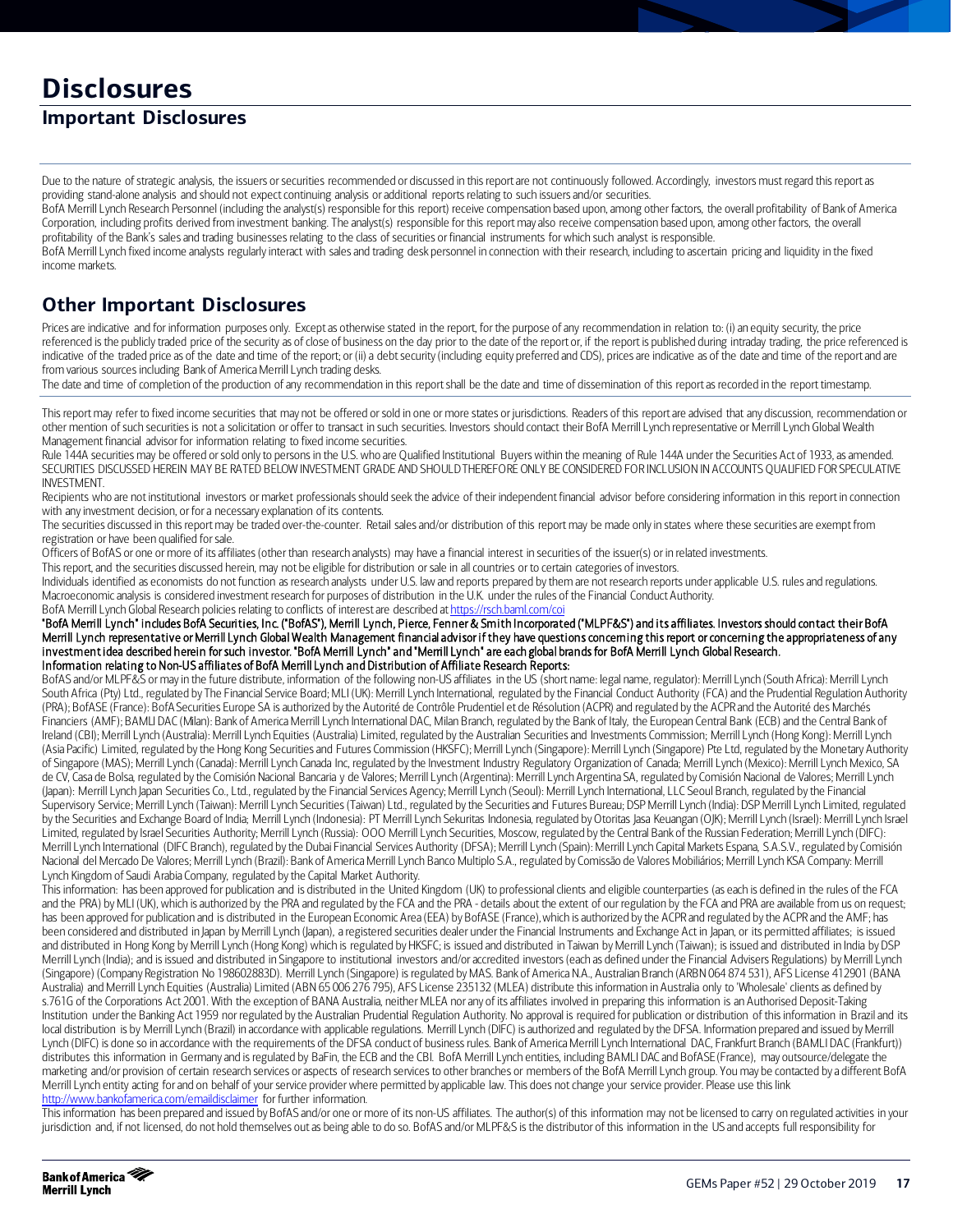information distributed to BofAS and/or MLPF&S clients in the US by its non-US affiliates. Any US person receiving this information and wishing to effect any transaction in any security discussed herein should do so through BofAS and/or MLPF&S and not such foreign affiliates. Hong Kong recipients of this information should contact Merrill Lynch (Asia Pacific) Limited in respect of any matters relating to dealing in securities or provision of specific advice on securities or any other matters arising from, or in connection with, this information. Singapore recipients of this information should contact Merrill Lynch (Singapore) Pte Ltd in respect of any matters arising from, or in connection with, this information.

#### General Investment Related Disclosures:

Taiwan Readers: Neither the information nor any opinion expressed herein constitutes an offer or a solicitation of an offer to transact in any securities or other financial instrument. No part of this report may be used or reproduced or quoted in any manner whatsoever in Taiwan by the press or any other person without the express written consent of BofA Merrill Lynch. This document provides general information only, and has been prepared for, and is intended for general distribution to, BofA Merrill Lynch clients. Neither the information nor any opinion expressed constitutes an offer or an invitation to make an offer, to buy or sell any securities or other financial instrument or any derivative related to such securities or instruments (e.g., options, futures, warrants, and contracts for differences). This document is not intended to provide personal investment advice and it does not take into account the specific investment objectives, financial situation and the particular needs of, and is not directed to, any specific person(s). This document and its content do not constitute, and should not be considered to constitute, investment advice for purposes of ERISA, the US tax code, the Investment Advisers Act or otherwise. Investors should seek financial advice regarding the appropriateness of investing in financial instruments and implementing investment strategies discussed or recommended in this document and should understand that statements regarding future prospects may not be realized. Any decision to purchase or subscribe for securities in any offering must be based solely on existing public information on such security or the information in the prospectus or other offering document issued in connection with such offering, and not on this document.

Securities and other financial instruments referred to herein, or recommended, offered or sold by BofA Merrill Lynch, are not insured by the Federal Deposit Insurance Corporation and are not deposits or other obligations of any insured depository institution (including, Bank of America, N.A.). Investments in general and, derivatives, in particular, involve numerous risks, including, among others, market risk, counterparty default risk and liquidity risk. No security, financial instrument or derivative is suitable for all investors. In some cases, securities and other financial instruments may be difficult to value or sell and reliable information about the value or risks related to the security or financial instrument may be difficult to obtain. Investors should note that income from such securities and other financial instruments, if any, may fluctuate and that price or value of such securities and instruments may rise or fall and, in some cases, investors may lose their entire principal investment. Past performance is not necessarily a guide to future performance. Levels and basis for taxation may change.

Futures and options are not appropriate for all investors. Such financial instruments may expire worthless. Before investing in futures or options, clients must receive the appropriate risk disclosure documents. Investment strategies explained in this report may not be appropriate at all times. Costs of such strategies do not include commission or margin expenses. BofA Merrill Lynch is aware that the implementation of the ideas expressed in this report may depend upon an investor's ability to 'short' securities or other financial instruments and that such action may be limited by regulations prohibiting or restricting "shortselling" in many jurisdictions. Investors are urged to seek advice regarding the applicability of such regulations prior to executing any short idea contained in this report.

This report may contain a trading idea or recommendation which highlights a specific identified near-term catalyst or event impacting a security, issuer, industry sector or the market generally that presents a transaction opportunity, but does not have any impact on the analyst's particular "Overweight" or "Underweight" rating (which is based on a three month trade horizon). Trading ideas and recommendations may differ directionally from the analyst's rating on a security or issuer because they reflect the impact of a near-term catalyst or event. Certain investment strategies and financial instruments discussed herein may only be appropriate for consideration in accounts qualified for high risk investment.

Foreign currency rates of exchange may adversely affect the value, price or income of any security or financial instrument mentioned in this report. Investors in such securities and instruments effectively assume currency risk.

UK Readers: The protections provided by the U.K. regulatory regime, including the Financial Services Scheme, do not apply in general to business coordinated by BofA Merrill Lynch entities located outside of the United Kingdom.

BofAS or one of its affiliates is a regular issuer of traded financial instruments linked to securities that may have been recommended in this report. BofAS or one of its affiliates may, at any time, hold a trading position (long or short) in the securities and financial instruments discussed in this report.

BofA Merrill Lynch, through business units other than BofA Merrill Lynch Global Research, may have issued and may in the future issue trading ideas or recommendations that are inconsistent with, and reach different conclusions from, the information presented herein. Such ideas or recommendations may reflect different time frames, assumptions, views and analytical methods of the persons who prepared them, and BofA Merrill Lynch is under no obligation to ensure that such other trading ideas or recommendations are brought to the attention of any recipient of this information.

In the event that the recipient received this information pursuant to a contract between the recipient and BofAS for the provision of research services for a separate fee, and in connection therewith BofAS may be deemed to be acting as an investment adviser, such status relates, if at all, solely to the person with whom BofAS has contracted directly and does not extend beyond the delivery of this report (unless otherwise agreed specifically in writing by BofAS If such recipient uses the services of BofAS in connection with the sale or purchase of a security referred to herein, BofAS may act as principal for its own account or as agent for another person. BofAS is and continues to act solely as a broker-dealer in connection with the execution of any transactions, including transactions in any securities referred to herein.

#### Copyright and General Information:

Copyright 2019 Bank of America Corporation. All rights reserved. iQprofile℠, iQmethod℠ are service marks of Bank of America Corporation. iQdatabase® is a registered service mark of Bank of America Corporation. This information is prepared for the use of BofA Merrill Lynch clients and may not be redistributed, retransmitted or disclosed, in whole or in part, or in any form or manner, without the express written consent of BofA Merrill Lynch. BofA Merrill Lynch Global Research information is distributed simultaneously to internal and client websites and other portals by BofA Merrill Lynch and is not publicly-available material. Any unauthorized use or disclosure is prohibited. Receipt and review of this information constitutes your agreement not to redistribute, retransmit, or disclose to others the contents, opinions, conclusion, or information contained herein (including any investment recommendations, estimates or price targets) without first obtaining express permission from an authorized officer of BofA Merrill Lynch.

Materials prepared by BofA Merrill Lynch Global Research personnel are based on public information. Facts and views presented in this material have not been reviewed by, and may not reflect information known to, professionals in other business areas of BofA Merrill Lynch, including investment banking personnel. BofA Merrill Lynch has established information barriers between BofA Merrill Lynch Global Research and certain business groups. As a result, BofA Merrill Lynch does not disclose certain client relationships with, or compensation received from, such issuers. To the extent this material discusses any legal proceeding or issues, it has not been prepared as nor is it intended to express any legal conclusion, opinion or advice. Investors should consult their own legal advisers as to issues of law relating to the subject matter of this material. BofA Merrill Lynch Global Research personnel's knowledge of legal proceedings in which any BofA Merrill Lynch entity and/or its directors, officers and employees may be plaintiffs, defendants, co-defendants or co-plaintiffs with or involving issuers mentioned in this material is based on public information. Facts and views presented in this material that relate to any such proceedings have not been reviewed by, discussed with, and may not reflect information known to, professionals in other business areas of BofA Merrill Lynch in connection with the legal proceedings or matters relevant to such proceedings.

This information has been prepared independently of any issuer of securities mentioned herein and not in connection with any proposed offering of securities or as agent of any issuer of any securities. None of BofAS any of its affiliates or their research analysts has any authority whatsoever to make any representation or warranty on behalf of the issuer(s). BofA Merrill Lynch Global Research policy prohibits research personnel from disclosing a recommendation, investment rating, or investment thesis for review by an issuer prior to the publication of a research report containing such rating, recommendation or investment thesis.

Any information relating to the tax status of financial instruments discussed herein is not intended to provide tax advice or to be used by anyone to provide tax advice. Investors are urged to seek tax advice based on their particular circumstances from an independent tax professional.

The information herein (other than disclosure information relating to BofA Merrill Lynch and its affiliates) was obtained from various sources and we do not guarantee its accuracy. This information may contain links to third-party websites. BofA Merrill Lynch is not responsible for the content of any third-party website or any linked content contained in a third-party website. Content contained on such third-party websites is not part of this information and is not incorporated by reference. The inclusion of a link does not imply any endorsement by or any affiliation with BofA Merrill Lynch. Access to any third-party website is at your own risk, and you should always review the terms and privacy policies at third-party websites before submitting any personal information to them. BofA Merrill Lynch is not responsible for such terms and privacy policies and expressly disclaims any liability for them.

All opinions, projections and estimates constitute the judgment of the author as of the date of publication and are subject to change without notice. Prices also are subject to change without notice. BofA Merrill Lynch is under no obligation to update this information and BofA Merrill Lynch's ability to publish information on the subject issuer(s) in the future is subject to applicable quiet periods. You should therefore assume that BofA Merrill Lynch will not update any fact, circumstance or opinion contained herein.

Certain outstanding reports or investment opinions relating to securities, financial instruments and/or issuers may no longer be current. Always refer to the most recent research report relating to an issuer prior to making an investment decision.